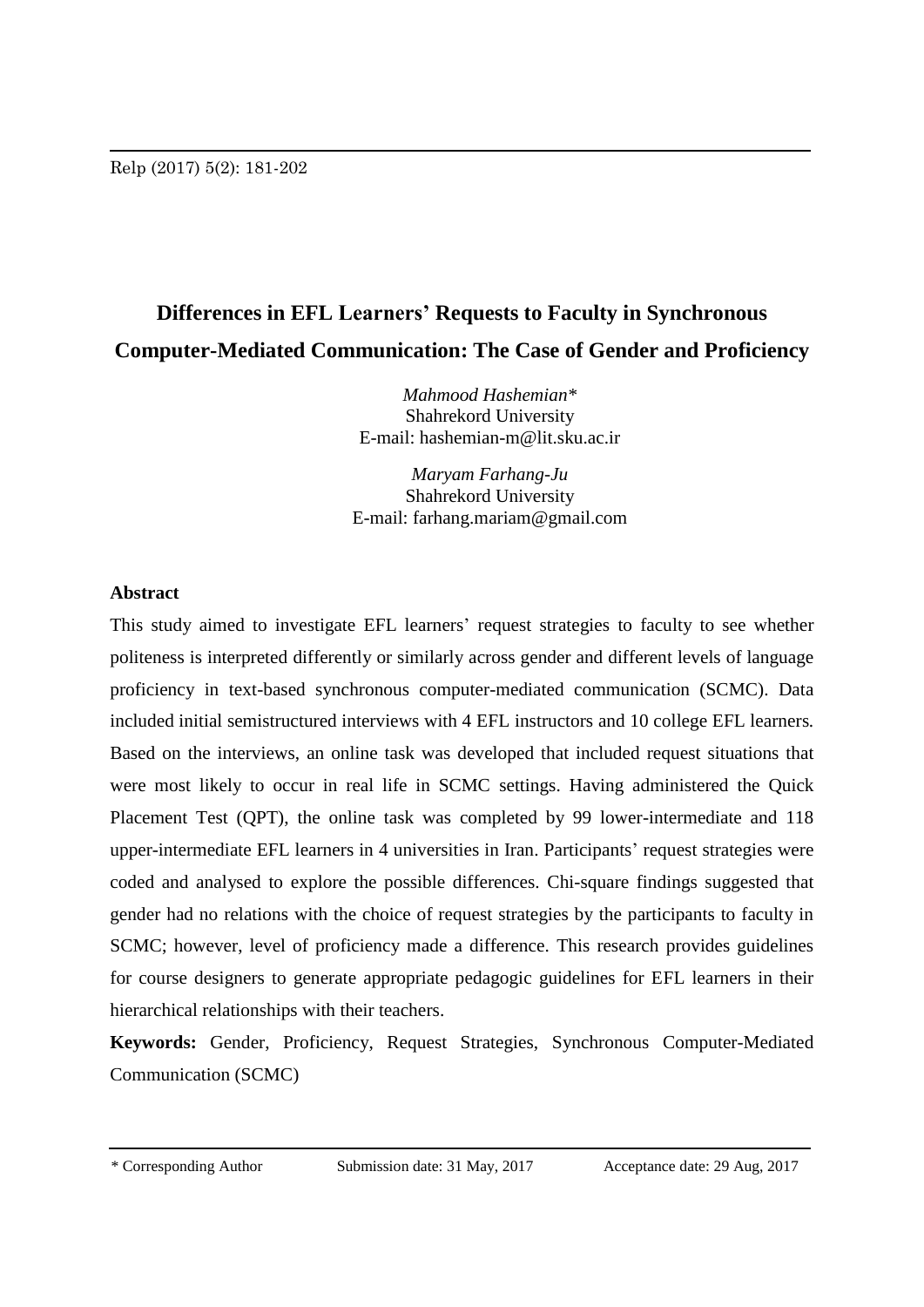# **1. Introduction**

The use of synchronous computer-mediated communication (SCMC; i.e., chat or video) has become pervasive in recent years. This new technology facilitates interpersonal communications by connecting people (Lenhart & Madden, 2007). Thus, it could also be used to establish a series of academic connections between EFL teachers and learners. Moreover, the teacher-student relationship may have become less asymmetric. This may root in recent changes in the values of the younger generation that influence teacher-student relationship.

As a result, EFL students are allowed to contact their teachers through SCMC. SCMC has features of written language in conversational style with a variety of speech acts including greeting, request, compliment, apology, and gratitude (Sykes, 2005). Therefore, it is not surprising if EFL learner mitigate their requests through SCMC.

Request as "one of the speech acts articulating the speaker's purpose that he or she wants the hearer to do something for him or her" (Hashemian, 2014, p. 56) is closely associated to the sociolinguistic aspect of language learning. Both (in)direct speech acts constitute an important part of pragmatic competence that demonstrates learners' appropriate use of the L2 in social context (Kasper & Rose, 2002). However, most EFL teachers claim that EFL learners fail to use appropriate polite strategies when mitigating their requests in SCMC settings.

As Holmes (2013) highlights, requests are intrinsically face-threatening because they are intended to threaten the addressee's negative face (i.e., freedom of action and freedom from imposition). Therefore, requests offer a good opportunity to examine the potential connections between sociolinguistic competence, language proficiency, and, gender.

Considering the lack of incorporation of video-based SCMC in educational settings in Iran, the text-based mode of SCMC was utilized. The text-based mode of SCMC allows L2 researchers to analyze the manner in which EFL learners utilize the resources of linguistic diversity available to them in communication with other people (Lin, Huang, & Liou, 2013). Hence, the present study was undertaken to investigate the EFL production of request strategies in text-based SCMC. Further, the present study aimed to reveal the role of gender and proficiency in EFL learners' production of request strategies to their faculty.

## **2. Literature Review**

#### **2.1. Proficiency**

One of the most important factors in language learning is EFL learners' ability to use language knowledge in different tasks known as language proficiency (Ellis, 2008). Language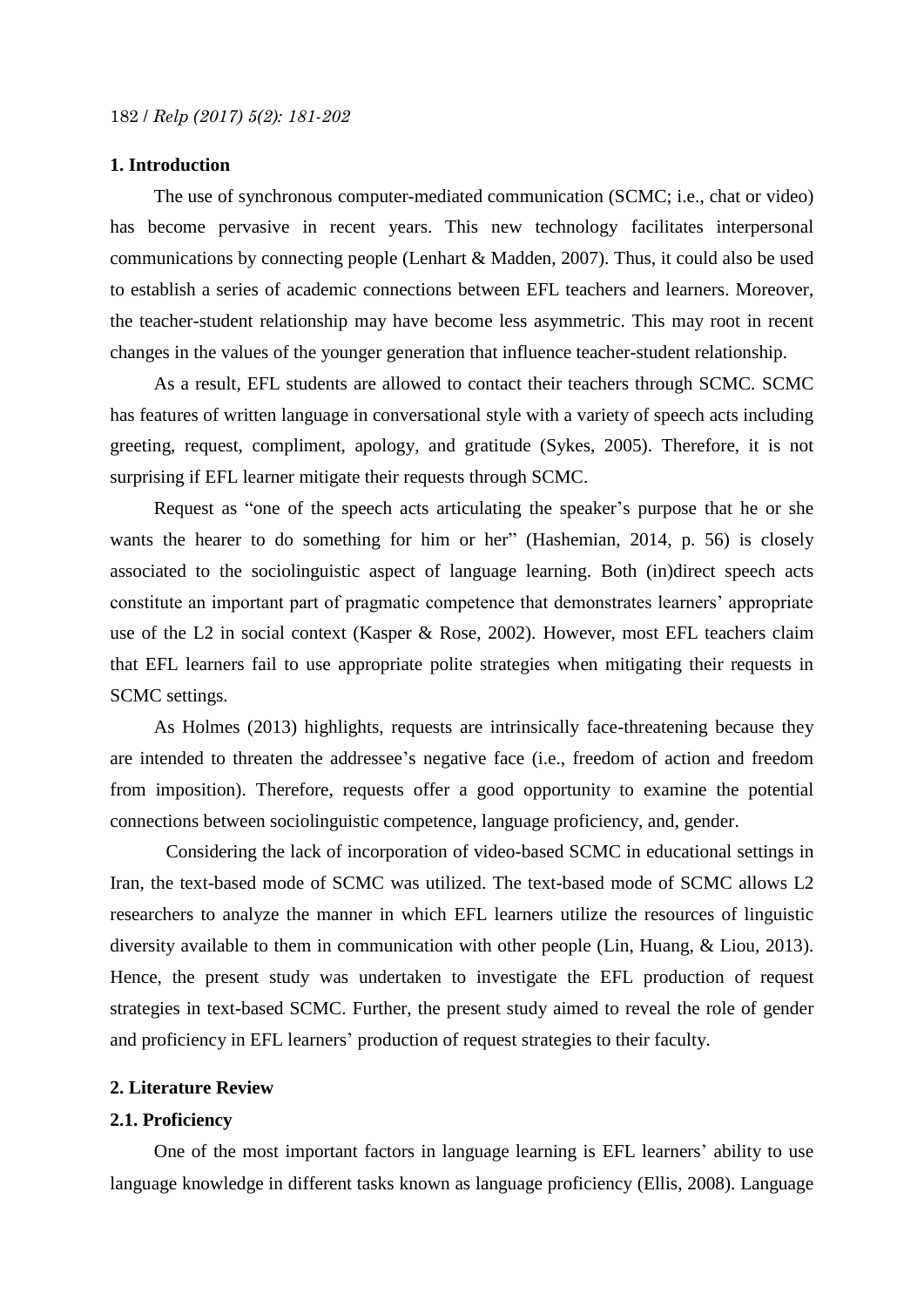# *Relp (2017) 5(2): 181-202* / 183

proficiency includes organizational and pragmatic competences (Bachman & Palmer, 2010). In the present study, language proficiency is defined as organizational competence: It includes organizational knowledge that refers to the knowledge of organizing utterances and texts such as lexical and grammatical knowledge (Bachman & Palmer, 2010). As standardized test scores are considered to be the most reliable tool to determine levels of language proficiency (e.g., Allami & Naeimi, 2011; Nguyen, 2008; Taguchi, 2006; Xu, Case, & Wang, 2009), the Quick Placement Test (QPT; [Oxford University Press](https://www.google.com/search?tbo=p&tbm=bks&q=inauthor:%22Oxford+University+Press%22&source=gbs_metadata_r&cad=2) & Cambridge Local Examinations Syndicate, 2004) was utilized to determine the EFL learners' level of language proficiency in this study.

Language proficiency has been suggested to be a key factor in EFL pragmatic studies (e.g., Allami & Naeimi, 2011; Jalilifar, 2009; Rose, 2000; Xiao, 2015). The results of some pragmatic studies have illustrated that language proficiency positively affects L2 pragmatic competence (e.g., Bardovi-Harlig, 2001; Kasper & Rose, 2002). However, contradictory findings regarding this exist (e.g., Allami & Naeimi, 2011; Cook & Liddicoat, 2002), suggesting that even highly proficient EFL learners still lack pragmatic competence. Considering this, more studies with a larger sample size need to be done to make valid and solid decisions regarding this issue. Further, mode of communication (i.e., face-to-face or CMC) is an important factor in designing pragmatic studies. Therefore, concerning the incremental development of text-based SCMC use in language learning and teaching, this study was an attempt to examine lower-intermediate and upper-intermediate EFL learners' request strategies to faculty in text-based SCMC. More specifically, it aimed to see whether lower-intermediate and upper-intermediate EFL learners behave differently when requesting to faculty in text-based SCMC setting.

#### **2.2. Gender**

Previous studies investigated the role of gender as one of the social factors in L2 teaching (Bacha, Bahous, & Diab, 2012; Coates, 1993; Holmes, 1995; Fasold, 2000, Mills, 2003, 2004; Saidi & Khosravi, 2015). Gender refers to female's and male's proper behavior in each society (Berry, Poortinga, Segall, & Dansen, 2002). It has been attributed as a factor to differentiate in communication, based on the idea that females and males are different in their language. One of the differences is that females are considered to be politer than males (Wardhaugh, 2000). According to Speer (2002), females have a higher tendency than males to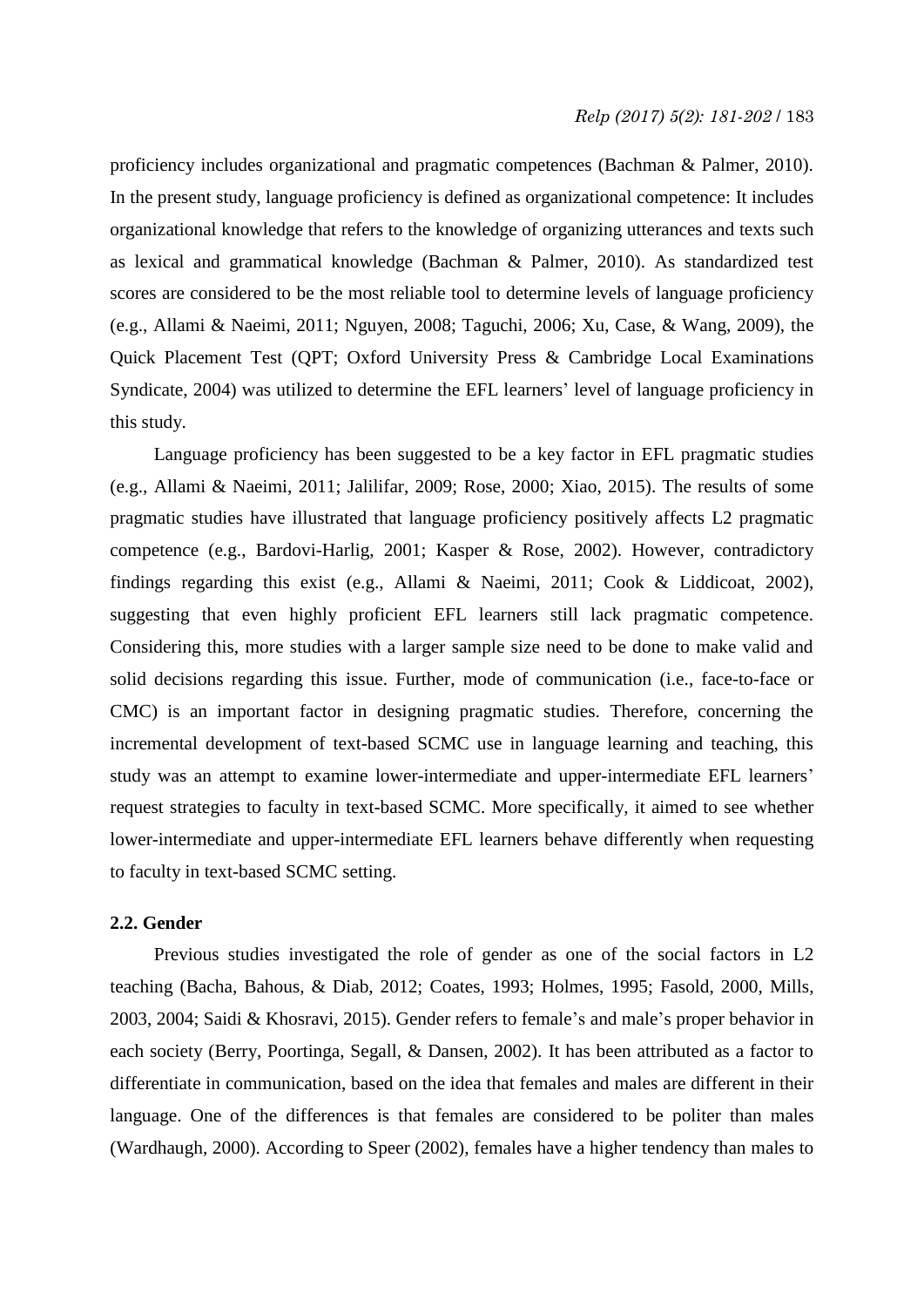apply politeness strategies in their speech such as the use of more compliments, more apologies, and more thanks. Also, when talking with same gender peers, females use many positive politeness strategies. On the other hand, males in similar circumstances do not show this tendency (Hobbs, 2003).

Further, previous studies on gender differences in language (e.g., Coates, 1993; Saito, 2010) have indicated linguistic differences at phonological, semantic, syntactic, and discourse levels. The findings of these studies have shown that the females were politer and more cooperative than the males in the verbal interactions. The findings of Coats (1992) indicated that the females were more cooperative and more concerned with the requestees' positive face need. Saito (2010) explored seven Japanese male use directive speech acts in a higher percentage in workplace. The findings revealed that the gender of the speaker had a key role in the choice of the directive form chosen. Parvaresh, Bidaki, and Farahani (2014) observed a significant difference between the females and males in that the female participants used hedging, postponement, statement of regret, statement of empathy, statement of principle, and unspecific reply more frequency than the male participants. Moreover, the female participants were more probably to be sensitive. Also, Arani and Tehrani (2013) conducted a study with 30 American native speakers of English and 60 Iranian EFL learners. The findings indicated that there were significant differences between the female and male participants' use of direct and indirect strategies. In another study*,* Pishghadam and Sharafadini (2011) found that the male participants tended to utilize more direct strategies such as imperatives, whereas the female participants employed more indirect suggestions like yes-no questions.

However, the results of a recent study done by Saidi and Khosravi (2015) with 60 EFL students indicated that there was not a significant difference between the female and male participants. The results of Lorenzo-Dus and Bou-Franch (2003), further, indicated that both female and male participants tended to use politer strategies. Allami's (2006) findings also indicated that the female and male participants paid equal attention to griping strategies.

#### **2.3. Synchronous Computer-Mediated Communication**

SCMC refers to the exchange of messages between people via networked computers in the text-based or video-based mode that occurs in real time (Maloney, 2007). Texted-based SCMC, as the focus of the present research, provides online users with interactive services in which they can communicate in real time by typing messages onto their computer screen while having control over their information (Madden & Fox, 2006).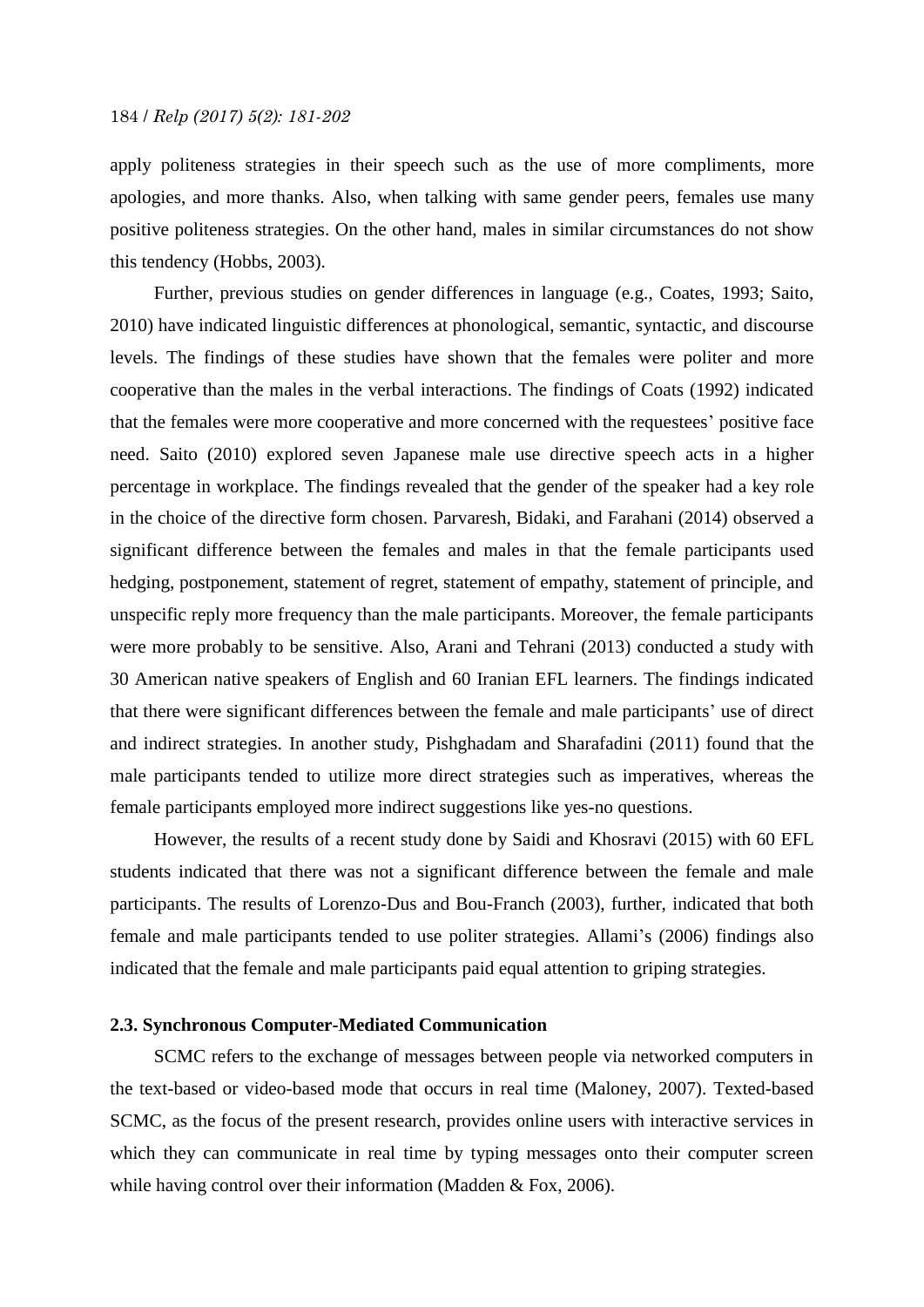Although it is generally assumed that SCMC follows the patterns of spoken discourse, rsearch findings on text-based SCMC in language learning have illustrated that this medium of communication differs in fundamental ways from that of face-to-face communication (e.g., Blake, 2008; Freiermuth, 2011). For example, face-to-face interaction is supported by the use of paralinguistic features and nonlinguistic behaviors (e.g., intonation, eye contact, and body language; Hung & Higgins, 2016). Though paralinguistic features and nonlinguistic behaviors do not exist in text-based SCMC, some nonlinguistic signs such as emoticons in texted-based SCMC express additional meaning (Rassaei, 2017) and provide more information to the interaction (Huang, Yen, & Zhang, 2008).

Text-based SCMC, further, carries unique features like (1) lack of turn adjacency (e.g., Sacks, Schegloff, & Jefferson, 1974), (2) use of simplified registers (e.g., timesaving spellings; Freiermuth, 2011), (3) producing a larger quantity of better output and feeling less threatened (Blake, 2008), (4) higher motivation and self-confidence (e.g., Kern, 1995), and (5) freeing up learners' working memory by reduced pace of interaction (Payne & Whitney, 2002).

As Rhem (2000) claims, another difference between face-to-face and text-based SCMC is that EFL learners may adopt different personae in the written mode of communication. However, texted-based SCMS may help shy and reticent learners to speak up easily and actively (Rezai & Zafari, 2010). Hoven (2006), further, argues that text-based SCMC can break down barriers between the teacher and learners. Therefore, it may be suggested that face-to-face interaction is different from SCMC and may be expected that EFL learners behave differently when communicating in text-based SCMC.

A number of L2 studies have investigated the pattern of interaction in SCMC (e.g., Darhower, 2002; van der Zwaard and Bannin, 2014). For example, van der Zwaard and Bannin (2014), examined the nature, scope, and possible patterns of negotiated interaction between native speakers and nonnative speakers of English in SCMC. It was found that the L2 learners communicated freely in SCMC and were not concerned with the loss of face. They claimed this was due to the relative anonymity of the chat-medium (i.e., the absence of audio-visual registration).

Darhower (2002) further examined the interactive features of SCMC in an online class. Discourse analyses revealed the unique ways in which the L2 constructed a dynamic, learner-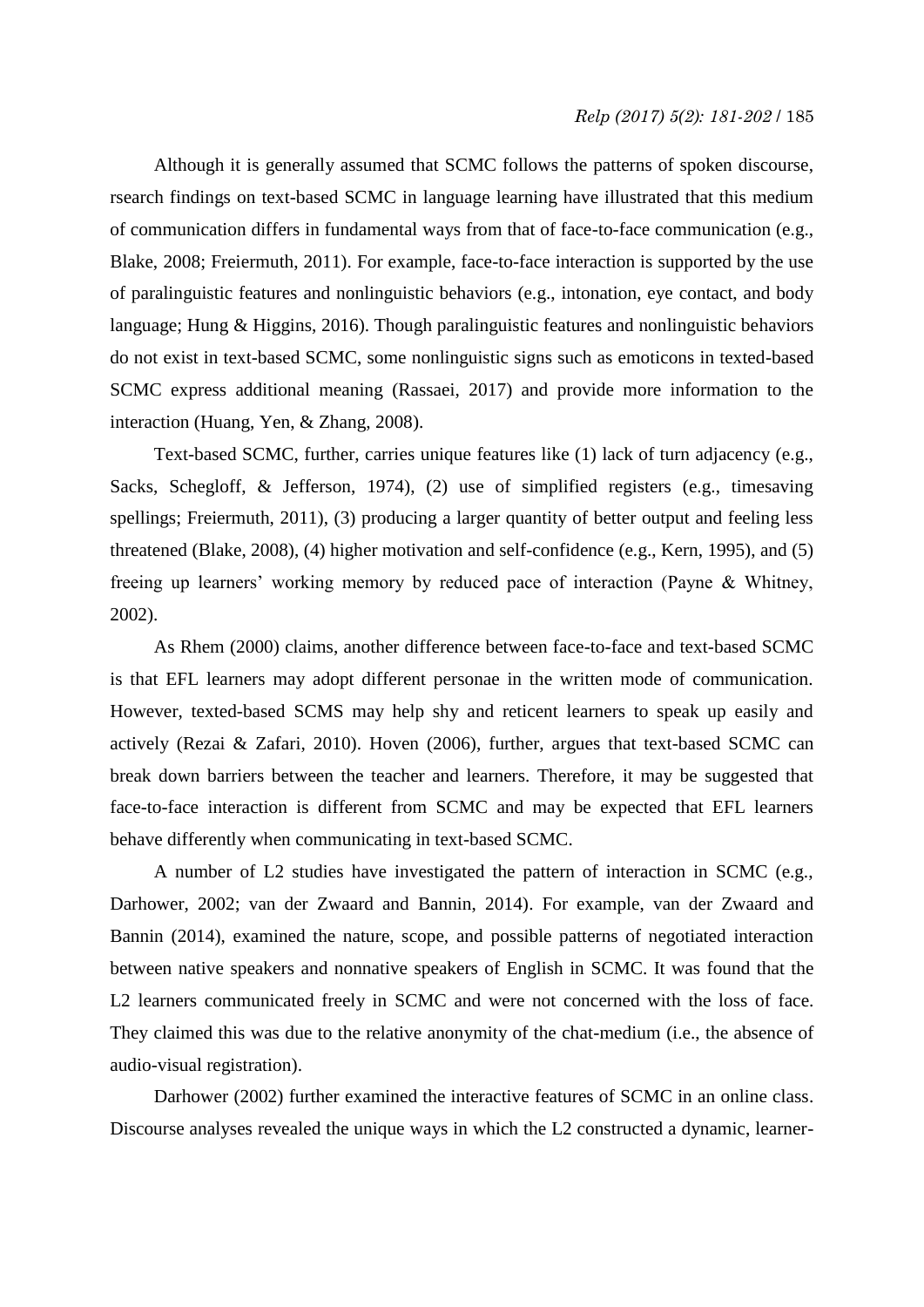centred discourse community. The L2 learners developed their sociolinguistic competence in this study while using their L2 in the chat rooms for solidarity and enjoyment.

In another study, Lee (2002) reported how nonnative speakers interacted with native speakers in a SCMC setting. The findings indicated that online communication fostered high levels of interaction using various types of negotiation strategies. Students also failed to perform certain tasks, such as direct and indirect speech acts.

Different from the previous line of research, Skye (2005) and Eslami-Rasekh and Lui (2013) systematically examined the strength of the connection between SCMC and pragmatic instruction. Skye (2005) investigated the effects of three types of synchronous group discussion (written chat, oral chat, and traditional face-to-face discussion) on the acquisition of speech acts (refusals of an invitation) in L2. The qualitative and quantitative analyses illustrated that the synchronous discussion type did not have any effect on the pragmatic development of L2. The written chat groups outperformed the others in terms of both complexity and variety of strategies used.

Eslami-Rasekh and Liu (2013) investigated the effectiveness of explicit pragmatic instruction on the acquisition of requests by the EFL learners in Taiwan in SCMC setting. The results showed that the explicit pragmatic instruction had a positive impact on the EFL learners in SCMC setting.

Finally, in their recently published paper, Mirzaei, Hashemian, and Khoramshekouh (2016) examined the effects of SCMC on the development of the Iranian L2 learners' comprehension of implicatures. Their results indicated that the L2 learners developed significant ILP ability to comprehend and interpret L2 implicatures after the instruction.

As the above review suggests, in spite of a good range of studies (e.g., Eslami-Rasekh & Liu, 2013; Mirzaei, Hashemian, & Khoramshekouh, 2016; van der Zwaard & Bannin, 2014)) that have included text-based SCMC in their research designs, their goals and research designs were entirely different from the present study. In fact, the previous EFL studies have been attempts to examine the effect of SCMC on development of L2 pragmatic. However, little is known about EFL learners' patterns of request strategies in text-based SCMC.

Therefore, considering the importance of contextual and social dimensions of language learning (Norton, 2000; Tarone, 2000), it is necessary to investigate EFL learners' patterns of request strategies in text-based SCMC to see if such learners are able to effectively communicate with their teachers outside the classroom in text-based SCMC settings. Further,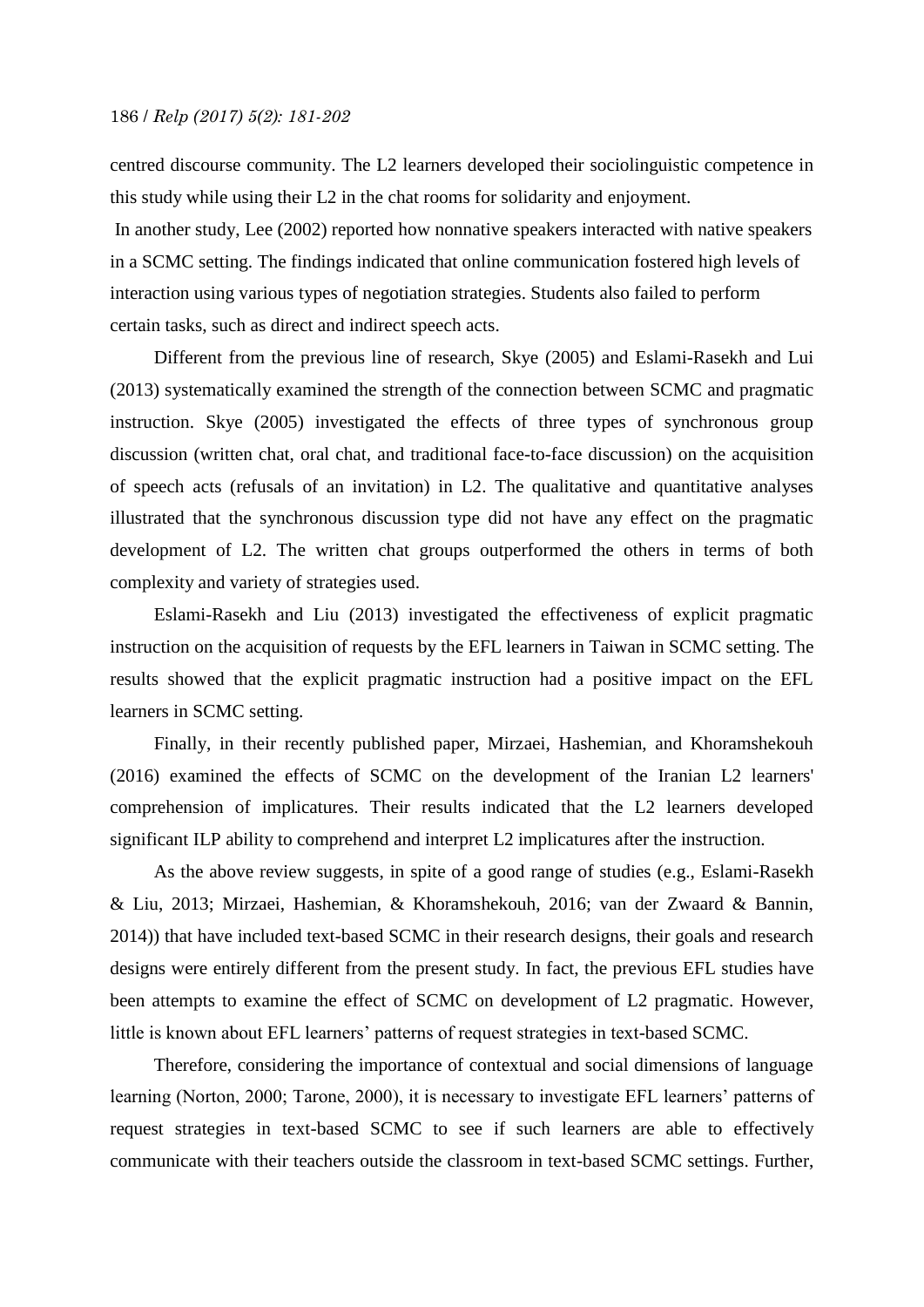little is known about gender-based differences from the perspective of pragmatics in textbased SCMS settings. Thus, this study may be significant in finding out whether gender-based differences in EFL learners' request strategies to faculty are sustained or neutralized in textbased SCMS settings. Therefore, attempts were made to find answers to the following research questions:

- 1. What are the request strategies employed by lower-intermediate and upperintermediate EFL learners to faculty in SCMC settings?
- 2. Is there any relationship between gender and the request strategies employed by EFL learners to faculty in SCMC settings?
- 3. Is there any relationship between the level of proficiency and the request strategies employed by EFL learners to faculty in SCMC settings?

# **3. Methodology**

#### **3.1. Participants**

In the beginning of the study, four EFL teachers and 10 EFL learners participated in the interviews to exploit the request situations that fit closely to real situations. They were chosen based on convenient sampling. Then, as participation was completely voluntary in this study, an e-mail explaining the purpose of this study and an invitation for voluntary participation was sent to 283 EFL undergraduate and graduate of four universities in Iran. A total number of 217 EFL learners were volunteered to participate in this study. All the participants were Persian native speakers selected through convenience sampling.

The participants' language proficiency was measured by QPT [\(Oxford University Press](https://www.google.com/search?tbo=p&tbm=bks&q=inauthor:%22Oxford+University+Press%22&source=gbs_metadata_r&cad=2) & Cambridge Local Examinations Syndicate, 2004) at the outset of this study. Based on the [Common European Framework of Reference criteria, t](http://www.coe.int/t/dg4/linguistic/Cadre1_en.asp)hey were divided into two groups of lower-intermediate and upper-intermediate EFL learners. The students who scored between 30-39 were considered as lower-intermediate, whereas the students who scored between 31- 40 were considered as upper-intermediate learners. The lower-intermediate (*n* = 99; male = 30 and female  $= 69$ ) participants were B.A. students whose ages ranged from 19-25. The upperintermediate EFL students ( $n = 118$ ; male = 33 and female = 85) between the ages of 23-48 also participated in this study. They were B.A. holders or graduate students. The lowerintermediate and upper-intermediate level of proficiencies were chosen because most college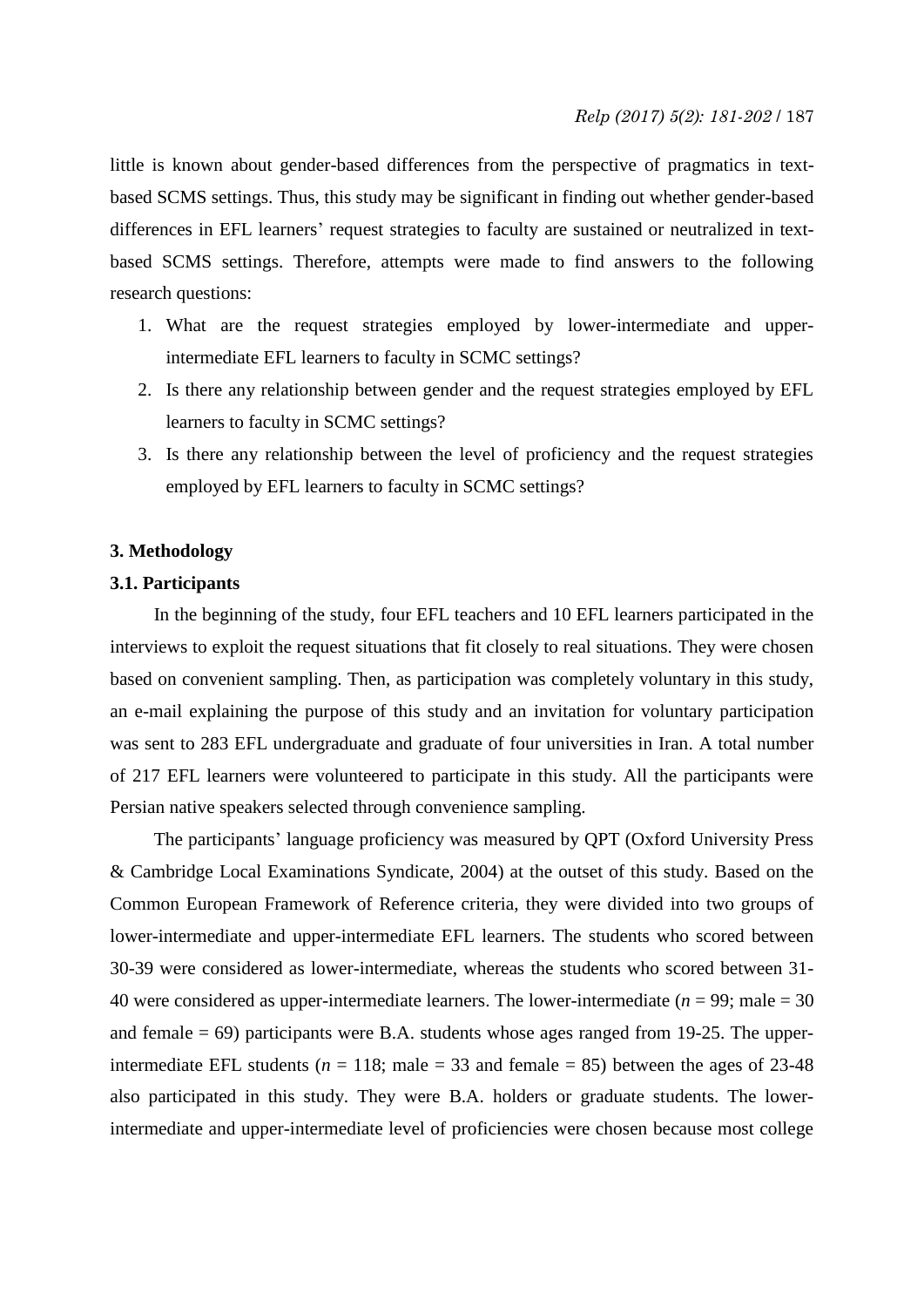EFL learners in Iran fall in these levels of language proficiency. Further, it should be noted that the number of the male and female EFL participants was not equal, which is due the fact that most university EFL students in Iran are female learners.

#### **3.2. Instrumentation**

QPT [\(Oxford University Press](https://www.google.com/search?tbo=p&tbm=bks&q=inauthor:%22Oxford+University+Press%22&source=gbs_metadata_r&cad=2) & Cambridge Local Examinations Syndicate, 2004) was used to assure the participants' level of proficiency. The test has two parallel versions: computer-based version and paper and pen version. In the present study, the paper and pen version was used due to the ease of administration. The test consists of 60 questions in multiple-choice format including reading, vocabulary, and grammar, taking approximately 30 minutes to be answered. The reliability of the test, as measured by Cronbach's alpha, was found to be .83. A demography questionnaire was also utilized to elicit the required information (e.g., age, L1, gender; see Appendix A).

Further, an online task (see Appendix B), based on the semistructured interviews with the four EFL instructors and 10 EFL learners, was developed. To better exploit the full range of SCMC situations and to pay more attention to EFL learners, "technology-mediated tasks" (Chapelle, 2001, p. 2) should be identified and developed to fit closely to learner needs as well as to focus on real-world situations. Therefore, a task-based needs analysis must be carried out to identify EFL learners' real-world technology tasks. Moreover, given that it is EFL teacher who typically is the person whom EFL learners are in contact with in SCMC settings, it is important to bring their voices into the needs analysis. Therefore, seven situations were designed (see Appendix B). All the situations had one speech act (i.e., request) with two sociolinguistic variables (i.e., power and distance) being controlled.

The validity and reliability of the task were tested. For validity, expert opinions were attained to see whether the situations were appropriate in measuring the intended research questions and if the explanations were understandable. Based on the feedback received from the experts, the task was modified. Further, analyses were conducted to calculate the reliability of the task. The Pearson correlation between the sets of codes obtained by the two raters indicated 0.97 interrater reliability.

Moreover, a text-based SCMC tool was used. Telegram, as a free online communication tool was utilized. This application provide opportunities for learners to be involved in realtime communication when they are in distant locations. This text-based SCMC is a relatively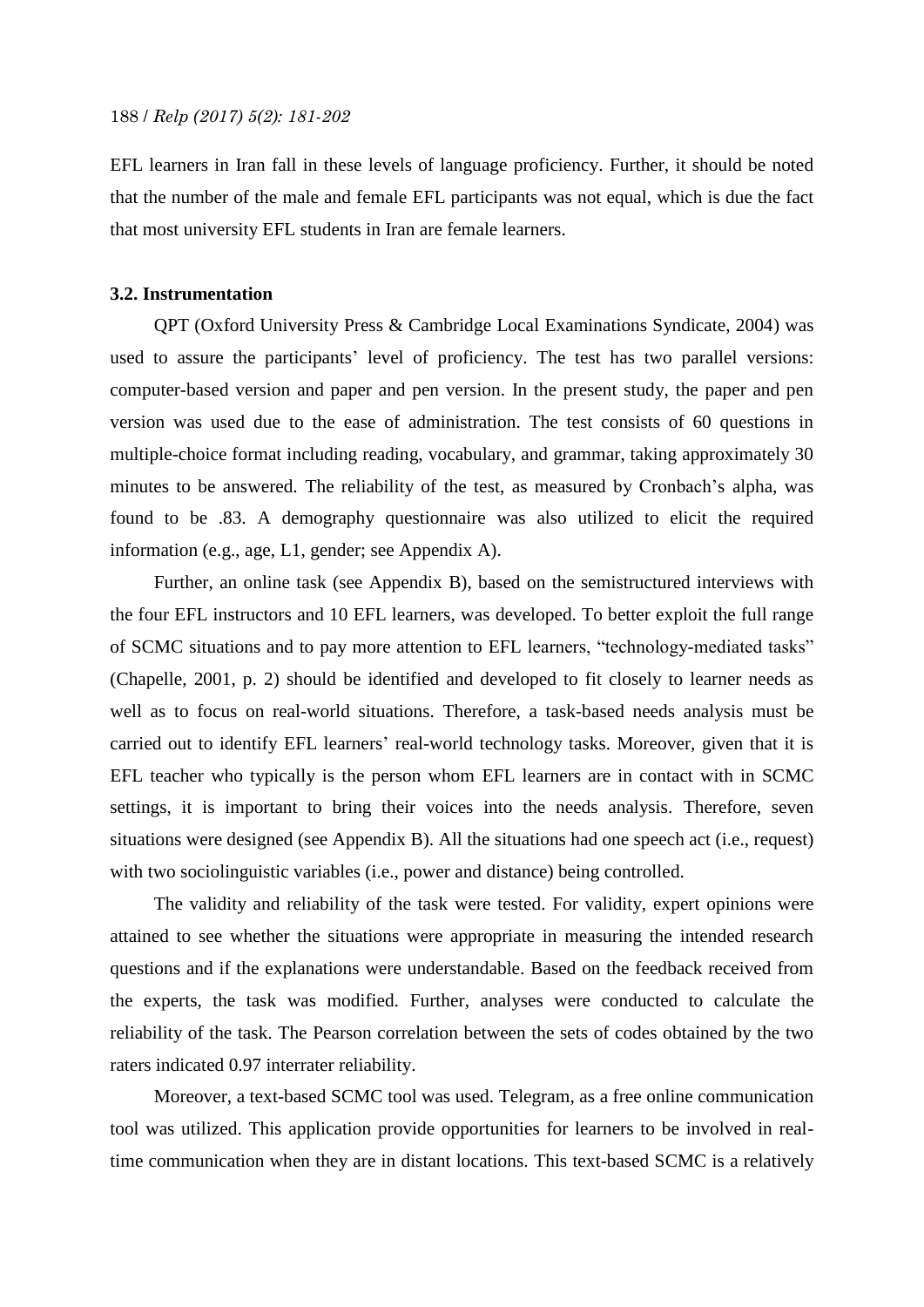new program that is widely used in Iran. Further, this application carries features that make saving conversations possible. As mentioned in the questionnaire, the participants assured that they were familiar with this chat application (see Appendix A).

#### **3.3. Procedure and Data Analysis**

First, qualitative data were collected via semistructured interviews with the four EFL teachers and 10 EFL learners. The EFL learners and teachers were interviewed in different settings by the researchers. Each interview lasted for 30 min. The EFL teachers were interviewed to see if their students contacted them in text-based SCMC. Then, they were requested to name the situations in which their students mitigate their request in SCMC the most. The results of the interviews illustrated that the EFL learners felt free to contact their teachers in SCMC settings. The situations in which the EFL learners mitigated their requests in text-based SCMC settings were identified. Then, the EFL learners were interviewed and requested to identify the situations in which they would contact their teachers in text-based SCMC settings. The results of the semistructured interviews indicated that the students' requests to their teachers included the following ones: borrowing books, asking for PowerPoints, requesting explanations, exam date, projects, exam results, and appointments. Based on the results, seven situations were developed.

Having developed the task, an e-mail explaining the purpose of this study along an invitation for voluntary participation was sent to 283 EFL learners. The participants who volunteered to take part in this study were required to fill an online questionnaire, which provided information such as their age, L1, and degree. One week later, the QPT was administered to determine their level of proficiency. Based on the QPT results, they were divided into two levels of language proficiency: lower-intermediate and upper-intermediate.

Then, data were collected online by means of a chat application in the laboratory setting. The data collection session was scheduled so that the participants interacted with the researcher in a time. To avoid any confusion due to unfamiliarity with using Telegram, before beginning the chat, the participants were instructed how to post their answers using Telegram. Then, the participants were reconnected with their interlocutor (i.e., researcher) via Telegram.

The participants had to complete an online task that had seven request situations. Each situation was posted one by one. The participants were supposed to type in their computer screens, using the keyboard, what they believed to be an appropriate response after reading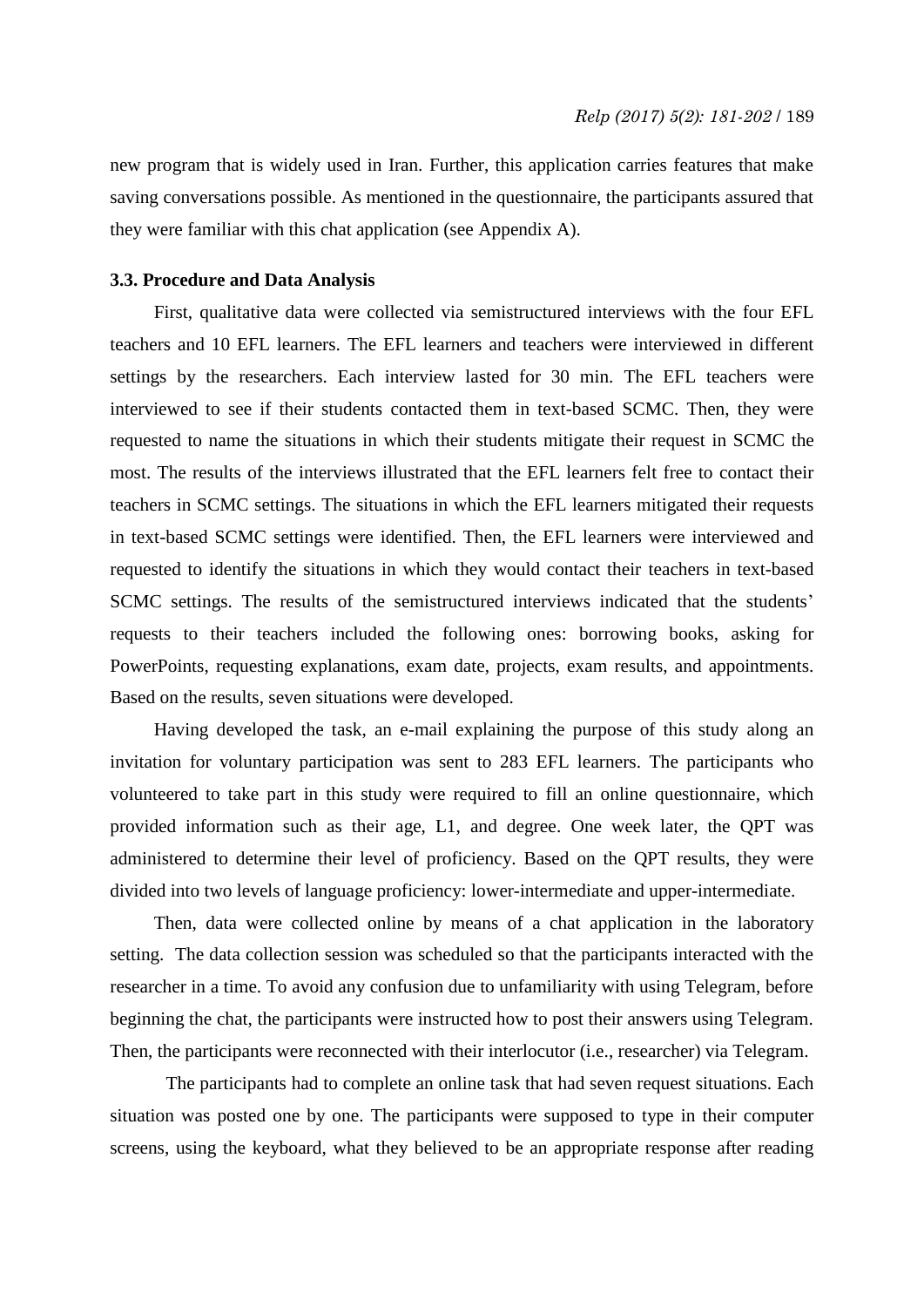each situation. The participants had 90 s to prepare and post their answers for each situation. The time limit was set to make sure the answers were as much as possible close to real-world requests employed by EFL learners and students do not think much over each task. The participants' responses were, then, saved.

The request strategies employed by the participants were coded by two raters. As head act is the main part of requests and can stand by itself, the head acts were coded and analyzed. In the example:

#### Example # 1

#### *Dear Professor, may I have the PPT file of methodology? Thanks.*

*May I have the PPT file of methodology* is the head act, a minimal unit of the request realization. The raters classified the participants' responses based on the coding scheme proposed by Blum-Kulka, House, and Olshtain (1989).

Three levels of coding schemes were subdivided into nine distinct sublevels entitled strategy types that together form a scale of indirectness: direct requests (mood derivable, explicit performative, hedged performative, locution derivable, want statement), conventionally indirect requests (suggestory formula, query preparatory), and nonconventionally indirect requests (strong Hint, mild Hint). For example, the request head act *Is it possible for me to hand in my term project on Saturday?* is used as a conventionally indirect request. The frequency and percentage of each strategy used by the participants in each situation were calculated. Finally, two chi-squares were run to answer the second and third research questions.

#### **4. Results**

The purpose of this study was to determine the possible similarities or differences between the female and male EFL learners in text-based SCMC settings. Further, this study intended to examine the lower-intermediate and upper-intermediate EFL learners' request strategies in text-based SCMC to faculty. To this aim, the elicited request strategies were coded and examined.

To answer the first research question, the frequency and percentage of occurrence of each situation were calculated. The results indicated that the female and male EFL learners opted to use negative polite strategies in text-based SCMC, though the male participants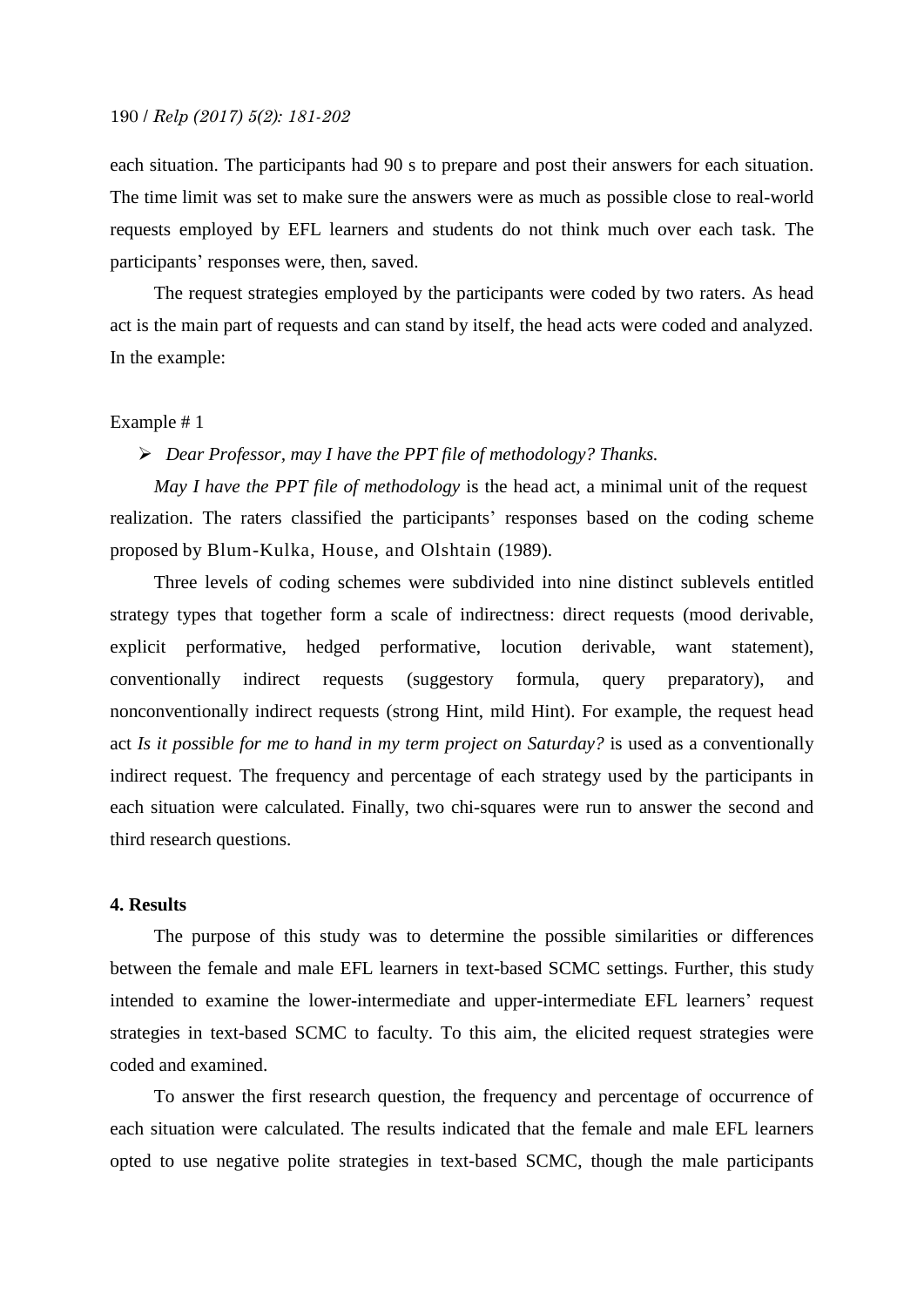employed direct strategies more than their female counterparts. The detailed description of request strategies is illustrated in Table 1:

Table 1.

*Gender Differences Between EFL Learners' Request Strategies*

| Situation   | Group  | Mood         | Performative | Want        | Ouery      | Strong     | Mild         | χ2    |
|-------------|--------|--------------|--------------|-------------|------------|------------|--------------|-------|
| <b>Book</b> | Female | $3(1.9\%)$   | $1(.6\%)$    | $4(2.6\%)$  | 141(91.6%) | $2(1.3\%)$ | $3(1.9\%)$   | 7.67  |
|             | Male   | $4(6.3\%)$   | $0(0\%)$     | $5(7.9\%)$  | 53(84.1%)  | $1(1.6\%)$ | $0(0\%)$     |       |
| PowerPoint  | Female | $3(1.9\%)$   | $0(0\%)$     | $2(1.3\%)$  | 148(96.1%) | $1(.6\%)$  | $0(0\%)$     | 3.29  |
|             | Male   | $4(6.3\%)$   | $0(0\%)$     | $1(1.6\%)$  | 57(90.5%)  | $1(1.6\%)$ | $0(0\%)$     |       |
| Explanation | Female | $1(.6\%)$    | $0(0\%)$     | $2(1.3\%)$  | 145(94.2%) | $0(0\%)$   | $3(1.9\%)$   | 10.76 |
|             | Male   | $4(6.3\%)$   | $0(0\%)$     | $5(7.9\%)$  | 54(85.7%)  | $0(0\%)$   | $0(0\%)$     |       |
| Exam Date   | Female | $1(.6\%)$    | $0(0\%)$     | $1(.6\%)$   | 123(79.9%) | $3(1.9\%)$ | $26(16.9\%)$ | 11.67 |
|             | Male   | $3(4.8\%)$   | $0(0\%)$     | $4(6.3\%)$  | 46(73%)    | $2(3.2\%)$ | 8(12.7%)     |       |
| Project     | Female | $16(10.4\%)$ | $0(0\%)$     | $3(1.9\%)$  | 130(84.4%) | $2(1.3\%)$ | $3(1.9\%)$   | 2.17  |
|             | Male   | $6(5.9\%)$   | $0(0\%)$     | $1(.6\%)$   | 53(84.1%)  | $0(0\%)$   | $3(4.8\%)$   |       |
| Exam        | Female | 18(11.7%)    | $0(0\%)$     | $6(3.9\%)$  | 129(83.8%) | $1(.6\%)$  | $0(0\%)$     | 4.7   |
| Results     | Male   | $6(9.5\%)$   | $0(0\%)$     | $7(11.1\%)$ | 49(77.8%)  | $1(1.6\%)$ | $0(0\%)$     |       |
| Appointment | Female | $6(3.9\%)$   | $0(0\%)$     | $8(5.2\%)$  | 138(89.6%) | $1(1.6\%)$ | $1(1.6\%)$   | 3.63  |
|             | Male   | $1(1.6\%)$   | $0(0\%)$     | $2(3.2\%)$  | 57(90.5%)  | $1(1.6\%)$ | $1(1.6\%)$   |       |

Further, the lower-intermediate and upper-intermediate participants used negative polite strategies in a higher percentage. The magnitude percentage of the obligation statement, hedged performative, and locution derivable strategies was zero. The detailed description of request strategies is illustrated in Table 2:

Table 2.

| Situation                         | Group       | Mood         | Performative | Want       | Ouery         | Strong   | Mild         | χ2    |  |  |
|-----------------------------------|-------------|--------------|--------------|------------|---------------|----------|--------------|-------|--|--|
| <b>Book</b>                       | П           | 3(3%)        | $1(1\%)$     | $8(8.1\%)$ | 83(83.8%)     | 3(3%)    | $1(1\%)$     | 12.34 |  |  |
|                                   | UP          | $4(3.4\%)$   | $0(0\%)$     | $1(.8\%)$  | $111(94.1\%)$ | $0(0\%)$ | 2(1.7%)      |       |  |  |
| PowerPoint                        | $_{\rm LI}$ | 3(3%)        | $0(0\%)$     | 3(3%)      | 91(91.9%)     | 2(2%)    | $0(0\%)$     | 6.11  |  |  |
|                                   | UP          | $4(3.4\%)$   | $0(0\%)$     | $0(0\%)$   | 114(96.6%)    | $0(0\%)$ | $0(0\%)$     |       |  |  |
| Explanation                       | LI          | $6(6.1\%)$   | $1(1\%)$     | $6(6.1\%)$ | 84(84.8%)     | $0(0\%)$ | 2(2%)        | 11.73 |  |  |
|                                   | UP          | $1(.8\%)$    | $0(0\%)$     | $1(.8\%)$  | 115(97.5%)    | $0(0\%)$ | $1(.8\%)$    |       |  |  |
| Exam Date                         | $_{\rm LI}$ | 3(3%)        | $0(0\%)$     | $5(5.1\%)$ | 75(75.8%)     | 2(2%)    | $14(14.1\%)$ | 7.8   |  |  |
|                                   | UP          | $1(.8\%)$    | $0(0\%)$     | $0(0\%)$   | 94(79.7%)     | 3(2.5%)  | $20(16.9\%)$ |       |  |  |
| Project                           | LI          | $15(15.2\%)$ | $0(0\%)$     | 4(4%)      | 75(75.8%)     | 2(2%)    | 3(3%)        | 13.3  |  |  |
|                                   | <b>UP</b>   | $7(5.9\%)$   | $0(0\%)$     | $0(0\%)$   | 108(91.5%)    | $0(0\%)$ | 3(2.5%)      |       |  |  |
| Exam                              | LI          | $16(16.2\%)$ | $0(0\%)$     | $8(8.1\%)$ | 73(73.7%)     | 2(2%)    | $0(0\%)$     | 9.53  |  |  |
| Results                           | UP          | $8(6.8\%)$   | $0(0\%)$     | $5(4.2\%)$ | 105(89%)      | $0(0\%)$ | $0(0\%)$     |       |  |  |
| Appointment                       | LI          | $5(5.1\%)$   | $0(0\%)$     | $8(8.1\%)$ | 81(81.8%)     | 2(2%)    | 3(3%)        | 13.92 |  |  |
|                                   | UP          | 2(1.7%)      | $0(0\%)$     | 2(1.7%)    | 114(96.6%)    | $0(0\%)$ | $0(0\%)$     |       |  |  |
| LI stands for lower-intermediate. |             |              |              |            |               |          |              |       |  |  |

*Proficiency Differences Between EFL Learners' Request Strategies*

\*UP stands for upper-intermediate.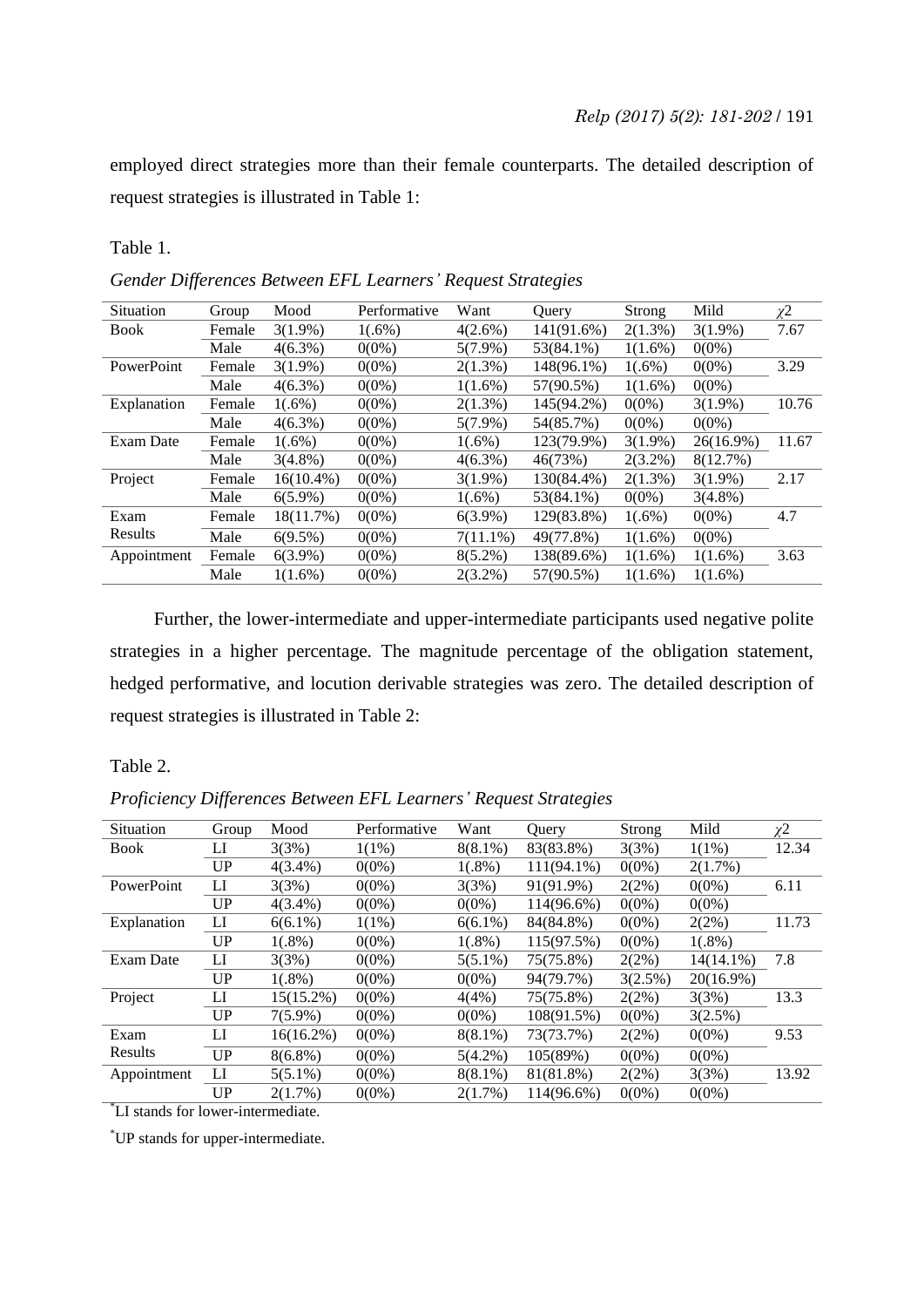To investigate the possible relationship between gender and the request strategies employed by the EFL learners in text-based SCMC settings, chi-square was run. As illustrated in Table 1, the chi-square results indicated there was no significant relationship between gender and the request strategies employed by the participants. However, the chi-square findings indicated that the level of proficiency of the participants was a determining factor in the EFL production of request strategies in text-based SCMC settings.

# **5. Discussion**

The present study was conducted to examine EFL learners' request strategies in textbased SCMC settings. Further, this study aimed to investigate the role of proficiency and gender in the production of request strategies by the EFL learners. The frequency findings, all in all, indicated a strong distribution of conventionally indirect strategies (i.e., negative polite strategies).

On the one hand, the results illustrated that both female and male participants used more negative polite strategies. The differences between the female and male participants' request strategies were not significant; however, the female participants tended to use nonconventionally indirect strategies more than the male participants. For example, as for the appointment situation, one of the female participants posted her answer as:

#### Example # 2

 *Good Afternoon, Mr. X. I have some serious questions regarding my term project. Actually, I am not sure about my research questions. Is it possible for you to meet me and discuss about my term project? I would really appreciate it.*

In the above example, *is it possible for you to meet me and discuss about my term project?* is the head act. Based on the taxonomy developed by Blum-Kulka, House, and Olshtain (1989), it is considered as query preparatory strategy that is the sublevel of conventionally indirect strategies. The detailed analysis of dataset indicated that most of the participants employed query preparatory to mitigate their requests.

On the other hand, the results indicated a significant difference between the participants of different levels of proficiency in that the upper-intermediate participants employed negative polite strategies in a higher percentage than the lower-intermediate participants.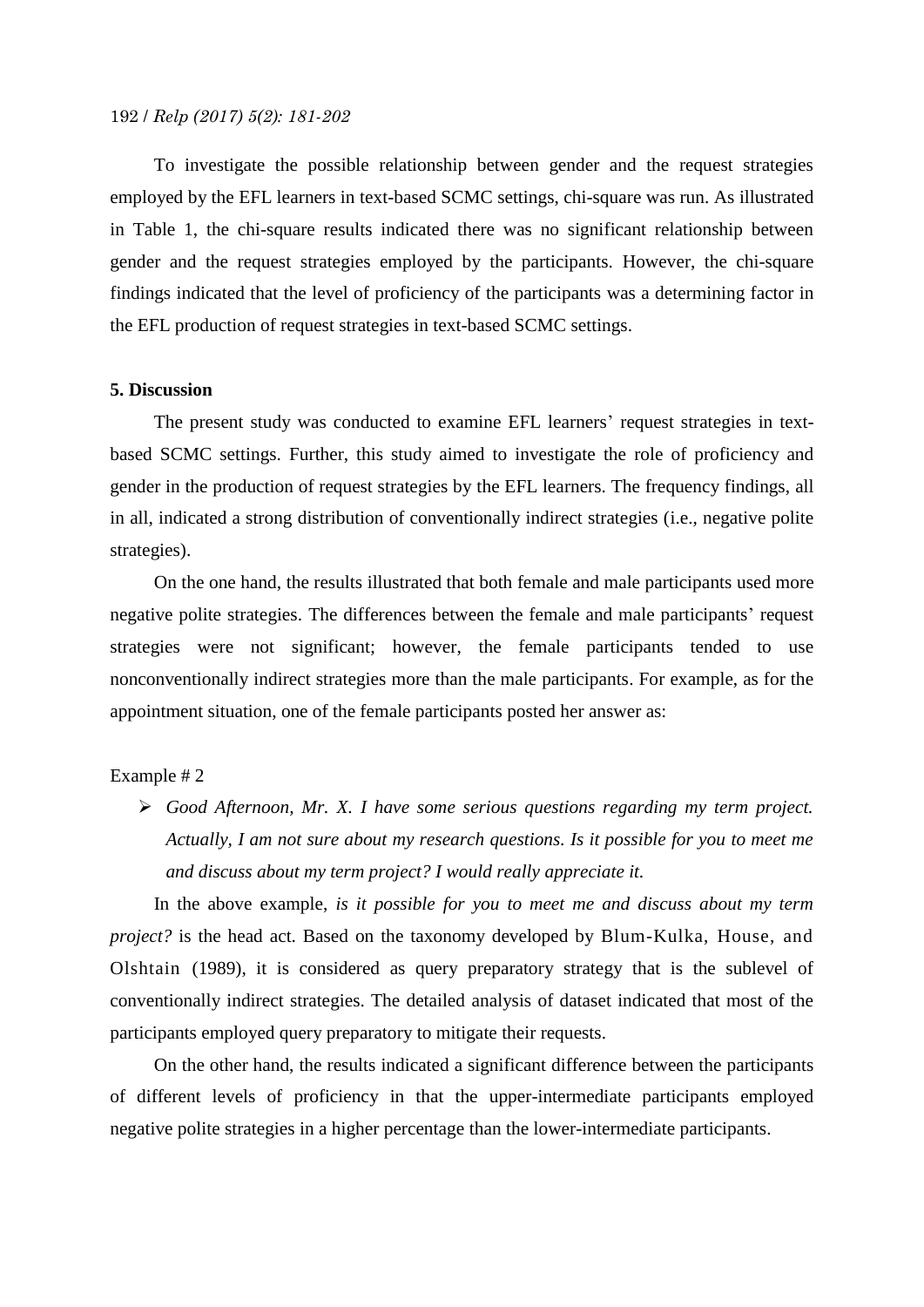The findings of this study support previous research (Allami, 2006; Saidi & Khosravi, 2015) that reported gender as a nonsignificant variable in the EFL production of speech acts. In the current study, the female and male participants utilized negative polite strategies in a higher percentage. However, the male participants tended to use positive polite strategies (i.e., direct strategies) more than the female counterparts.

More specifically, the detailed review of the dataset indicated that the male participants used direct strategies for two situations: projects and exams. This is one of the male participants answers for the exam results situation:

#### Example # 3

#### *Please score my test again cause I am sure I'd get higher.*

In the example # 3, mood derivable strategy is employed which is subcategory of direct strategies. In the project situation, the learners were supposed to mitigate their requests regarding the possibility of handing their projects with delay. And, in the exam results situation, the learners opted to request if it was possible for their teachers to check their exam grades as it had not seemed fair to them. The possible interpretation, based on Hymes' (1974) point of view, would be that when individuals intend to express their hope and politeness, they employ direct request strategies. Hence, the male participants might have considered direct strategies as suitable and polite strategies to be employed for their teacher.

Further, it is worth noting that male the participants used *please* as a prompt reaction frequently used when they opted to use direct request strategies like mood derivable (e.g., *please give me the powerpoints* or *check my exam again please*) in the SCMC context. This may suggest that the EFL participants consider *please* as a polite request marker. However, *please* is a polite marker (Martinez, 2009), but it cannot be used with direct strategies for the higher level of politeness (Nodoushan, 2008).

Another justification for the results is Iran society in that men are superiors to women. Therefore, the Persian women feel unsecure due to the fact that they are at lower level in comparison to men. Accordingly, they opt to employ strategies with a higher level of formality more than men to be accepted in the society.

The reason for the significant use of negative polite strategies among the male and female participants is closely associated with the Persian culture. Iranians highly admire and respect their teachers. That is why they attempt to use the most suitable polite strategies to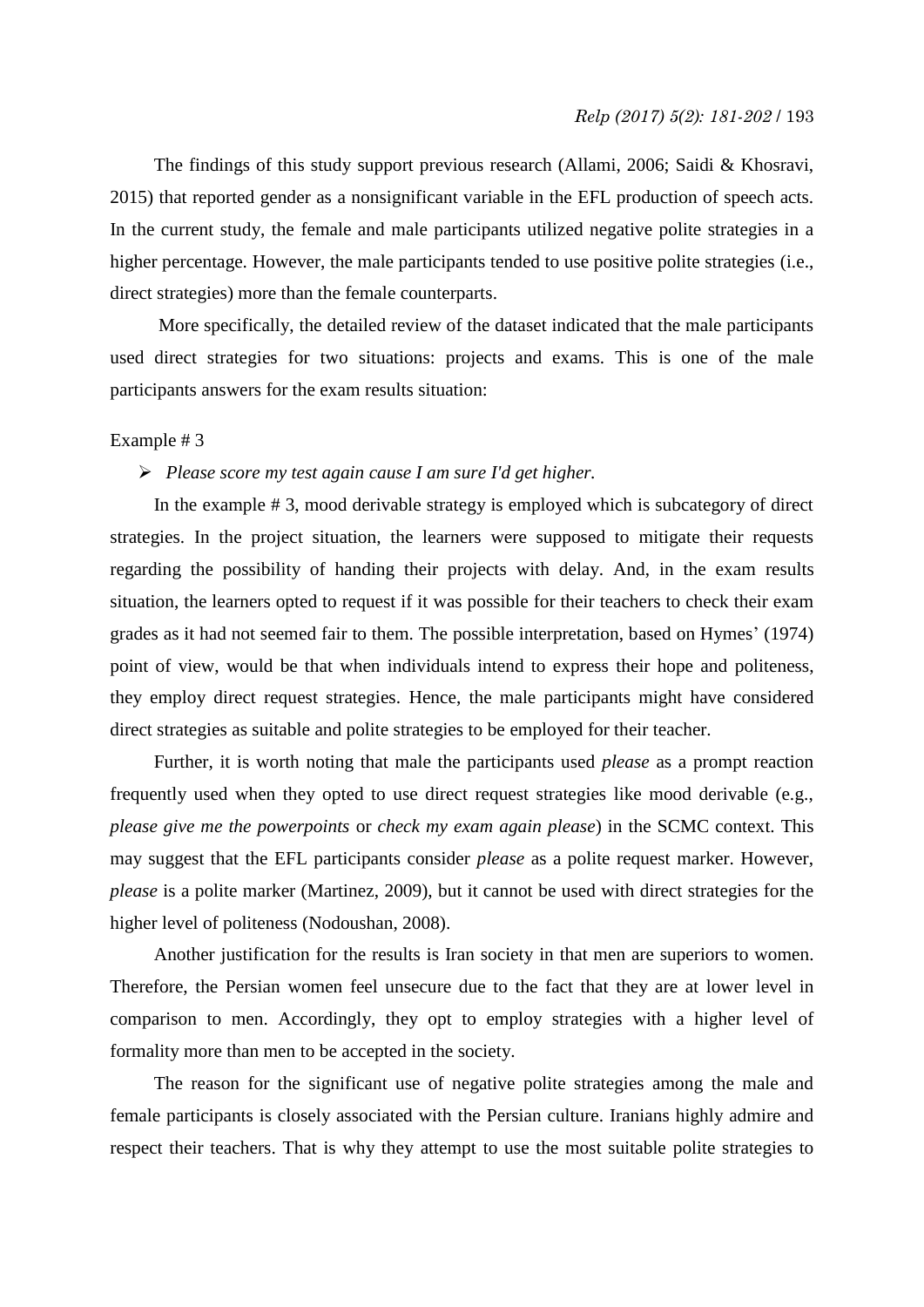faculty. Further, hierarchy in Iran is determined by age and, in practice, this age difference influences the choice of polite strategies in that, in the Persian culture, it is assumed that the younger people should talk more politely to the elder people. The results of this study have indicated that the conversations held outside the college in text-based SCMC did enjoy a good level of formality and politeness.

Another possible justification for the participants of this study using negative polite strategies may be the nature of text-based SCMS. As writing takes place at a slow pace (Williams, 2012), learners have more time to access their linguistic knowledge to monitor it. This is what seems to have been important in the text-based SCMS condition. In other words, an extended planning time in text-based SCMC might allow learners to make the cognitive comparisons to choose the appropriate request strategies for more complete or longer polite expressions. Besides this, the high level of politeness in text-based SCMC might result from learners' intentions to ensure they were engaged in cooperative behavior in a limited communication medium (Smith, 2003). The participants' mode of communication was writing. Therefore, there were no interruptions from either the teacher or the classmates. These are both important factors for students with a high-anxiety level who may fail to use appropriate polite strategies due high anxiety in EFL classrooms.

The findings of this study support those of Allami and Naeimi (2011) who found a similar trend that the EFL learners with higher levels of language proficiency outperformed the lower levels. In this study, however, the request strategies in SCMC settings were investigated. The results indicated that most participants tended to use negative polite strategies. However, the lower-intermediate learners opted to employ direct strategies in a higher percentage. In the Allami and Naeimi's study (2011), who investigated the EFL learners' face-to-face apologies, the more proficient learners still seemed to lack pragmatic competence. The findings of the present study suggest that the relation between language proficiency and pragmatic competence varies as L2 learners enter a different developmental stage.

Analyzing the production data of the lower-intermediate and upper-intermediate participants in the present study indicated that the lower-intermediate participants showed little variation across situations with their interlocutors. For example, the lower-intermediate participants overused the familiar expressions (e.g., frequent use of requestive markers such as *may you* and *can you*) which, subsequently, reduces the opportunity to use more target-like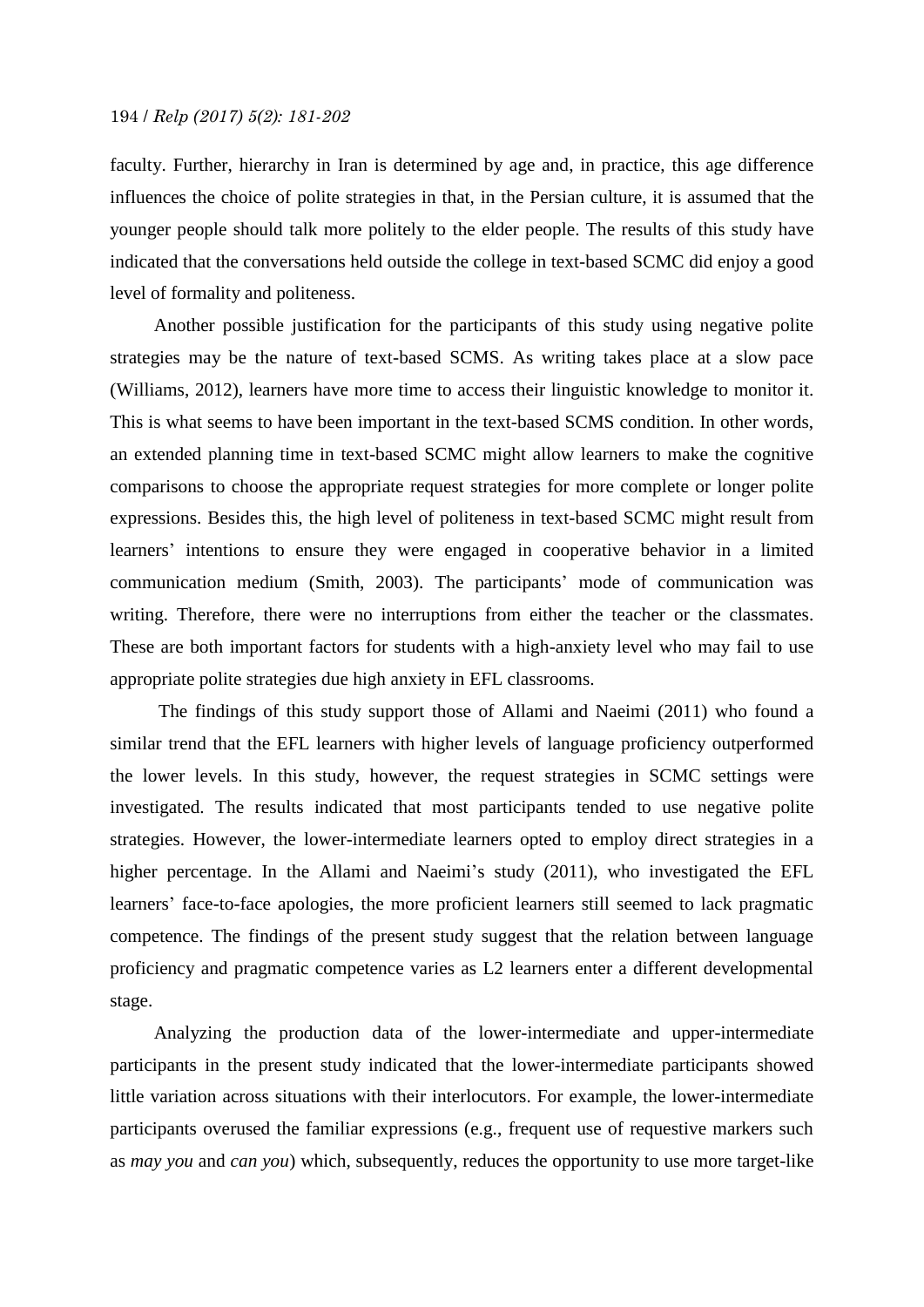expressions. This may suggest that the EFL learner production will be overgeneralized once speech acts are acquired. Overgeneralization was manifest in the dataset as they employed the expressions with minor differences in form*.* The possible explanation for the overgeneralization among the participants is that they have yet to develop the pragmatic competence in English to make and execute contextually appropriate requests.

Examining the production of the upper-intermediate EFL learners, it could be suggested that EFL learners with higher language proficiency have more linguistic resources to use to demonstrate their pragmatic competence. The implication is that it may be easier for more proficient EFL learners to process meaning and grammatical forms better than the less proficient EFL learners, given that EFL learners with a higher language proficiency do not have to struggle as much with processing meaning during communicative exchanges. Accordingly, using polite strategies is deemed to be cognitively demanding tasks for EFL learners with lower language proficiency because they demand more attention in formulating grammatically correct sentences, which is a relatively automatized process in higher levels of language proficiency. As a result, it calls for greater EFL learners' consciousness and attention to language forms, requiring more effort and expertise and leaving fewer cognitive resources for other aspects of speech, such as appropriateness or politeness.

Finally, the content analysis of the participants' requests to faculty in SCMC indicated that the higher-intermediate participants used wider range of vocabularies and structures. One explanation for the variation in the number and type of vocabularies and structures used according to proficiency could be related to the relative difference in task demands for the higher and lower proficiency learners. Further, their use of linguistic forms for the same strategy and contents of reason when requesting to the interlocutor in their request strategies probably demonstrates more linguistic resources.

## **6. Conclusion**

This study has reported the results of a pragmatic study of EFL learners' requests in text-based SCMC. The analysis of the EFL learners' requests was indicative of the differences between lower-intermediate and upper-intermediate learners in their request strategies. The results also illustrated that gender had no effects on the choice of the request strategies.

Although this study has paved the way for similar studies, there are several limitations that call for more research. The limited generalizability of the findings is one of the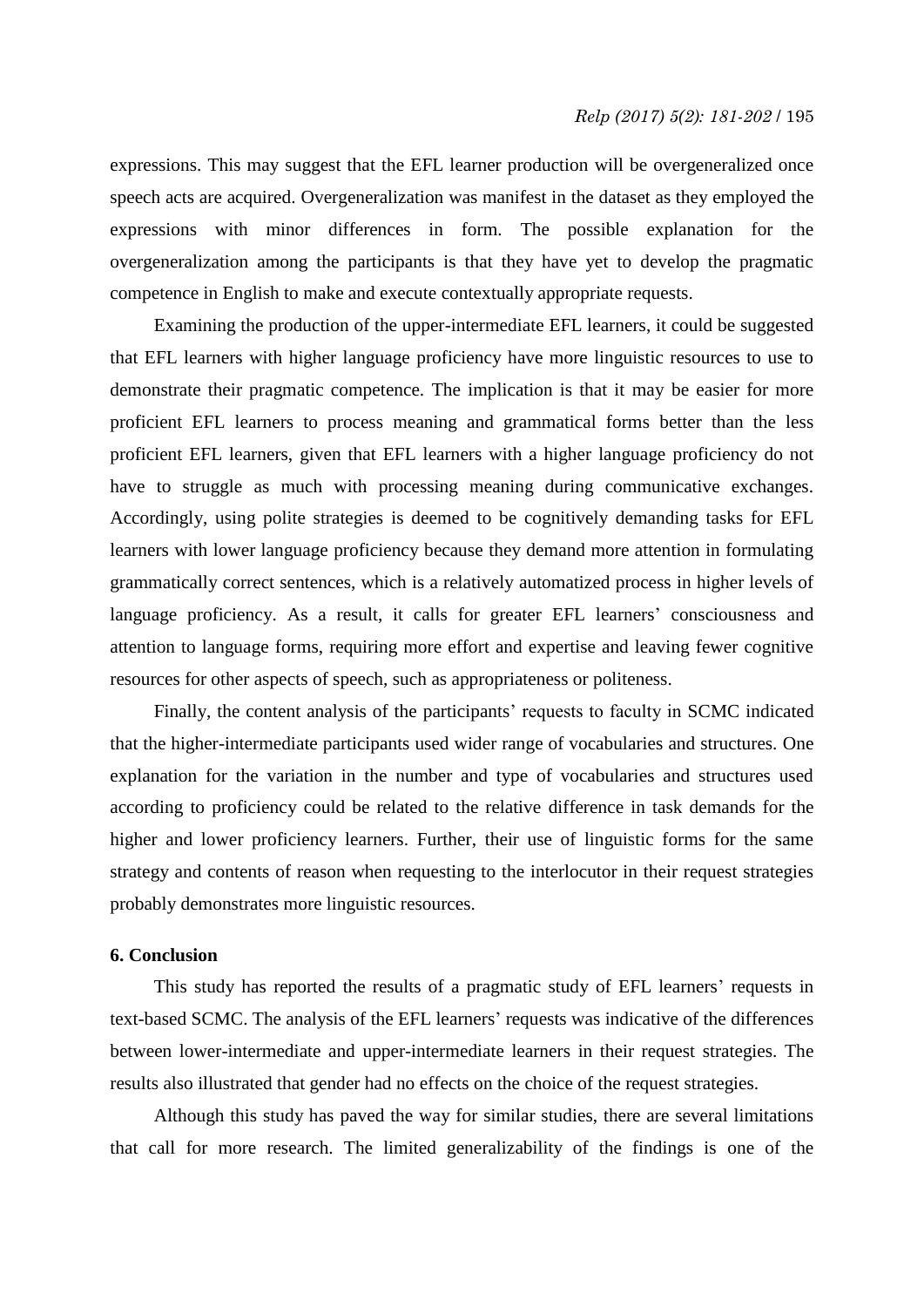limitations of this study. In addition to a larger sample size, SCMC studies in different social settings are suggested because EFL learners' politeness strategies appear to be affected by social and cultural factors apart from the different modes of communication. Some interesting points for future research, arising from this study, are to examine the influence of factors such as the power, social distance, and degree of imposition of the recipients in SCMC. Further, longitudinal studies may provide further ground to explore how the formality and structure of EFL learners' texts in SCMC change in academic settings.

To conclude, this study suggests EFL learners appear to have relatively acceptable pragmatic competence. However, pedagogical intervention has been claimed to be necessary to raise EFL learners' awareness towards using appropriate request strategies. This research provides guidelines for course designers to generate appropriate pedagogic guidelines for EFL learners in their hierarchical relationships with their teacher.

#### **References**

- Allami, H. (2006). A sociopragmatic analysis of griping: The case of Iranian students. *The Linguistic Journal, 1*(1), 59-76.
- Allami, H., & Naeimi, A. (2011). A cross-linguistic study of refusals: An analysis of pragmatic competence development in Iranian EFL learners. *Journal of Pragmatics*, *43*(1), 385-406.
- Arani, S. S., & Tehrani, N. S. (2013). The impact of age and sex on the refusal strategies used by Iranian EFL learners. *International Journal of Applied Linguistics and English Literature*, *2*(4), 110-117.
- Bacha, N. N., Bahous, R., & Diab, R. L. (2012). Gender and politeness in a foreign language academic context. *International Journal of English Linguistics*, *2*(1), 79-96.
- Bachman, L. F., & Palmer, A. (2010). *Language assessment in practice: Developing language assessments and justifying their use in the real world*. Oxford: Oxford University Press.
- Bardovi-Harlig, K. (2001). Evaluating the empirical evidence: Grounds for instruction in pragmatics? In K. Rose & G. Kasper (Eds.), *Pragmatics in language teaching* (pp. 13- 32). Cambridge: Cambridge University Press.
- Berry, J. W., Poortinga, Y. H., Segall, M. H., & Dasen, P. R. (2002). *Cross-cultural psychology: Research and applications.* Cambridge, UK: Cambridge University Press.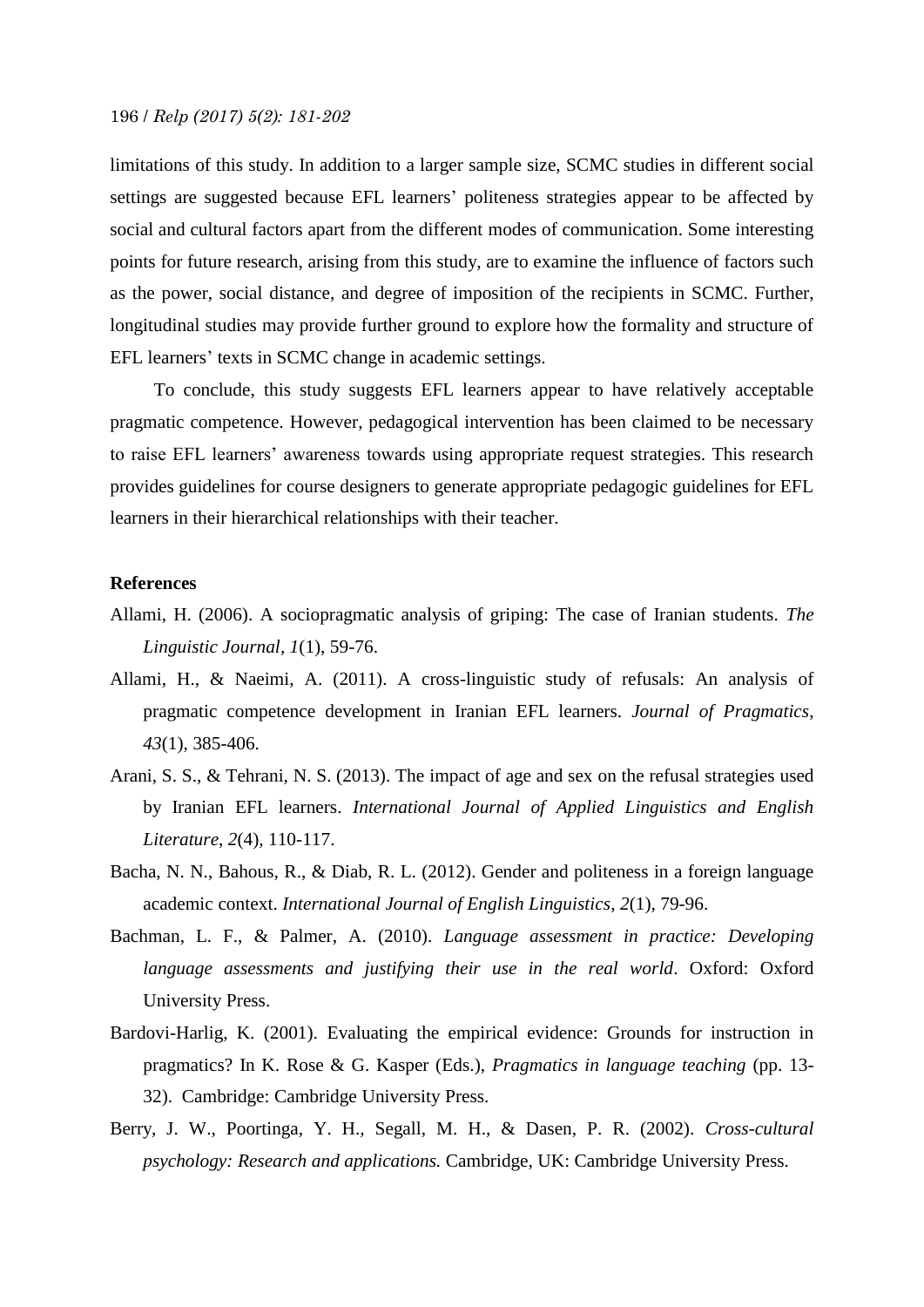- Blake, H. (2008). Innovation in practice: Mobile phone technology in patient care. *British Journal of Community Nursing*, *13*(4), 160-165.
- Blum-Kulka, S., House, J., & Kasper, G. (1989). The CCSARP coding manual. In S. Blum-Kulka, J. House, & G. Kasper (Eds.), *Cross-cultural pragmatics: Requests and apologies* (pp. 273-294). Norwood: Albex.
- Chapelle, C. (2001). *Computer applications in second language acquisition*. Cambridge: Cambridge University Press.
- Coates, J. (1993). *Women, men, and language: A sociolinguistic account of gender difference in language.* New York: Longman Publishing.
- Cook, M., & Liddicoat, A. J. (2002). The development of comprehension in interlanguage pragmatics. *Australian Review of Applied Linguistics*, *25*(1), 19-39.
- Darhower, M. (2002). Interactional features of synchronous computer-mediated communication in the intermediate L2 class: A sociocultural case study. *CALICO journal*, 249-277.
- Ellis, R. (2008). Learner beliefs and language learning. *Asian EFL Journal*, *10*(4), 7-25.
- Eslami-Rasekh, Z., & Liu, C. N. (2013). Learning pragmatics through computer-mediated communication in Taiwan. *International Journal of Society, Culture & Language*, *1*(1), 52.
- Fasold, R. W. (2000). *The sociolinguistics of language.* Cambridge, MA: Blackwell.
- Freiermuth, M. R. (2011). Debating in an online world: A comparative analysis of speaking, writing, and online chat. *Text and Talk-An Interdisciplinary Journal of Language, Discourse and Communication Studies*, *31*(2), 127-151.
- Hashemian, M. (2014). A pragmatic study of requestive speech act by Iranian EFL Learners and Canadian native speakers in hotels. *Journal of Teaching Language Skills*, *33*(2), 1- 25.
- Hobbs, P. (2003). The medium is the message: Politeness strategies in men's and women's voice mail messages. *Journal of Pragmatics*, *35*(2), 243-262.
- Holmes, J. (1995). *Women, Men, and Politeness*. London: Longman.
- Holmes, J. (2013). *An introduction to sociolinguistics*. London: Longman.
- Hoven, D. (2006). Communicating and interacting: An exploration of the changing roles of media in CALL/CMC. *Calico Journal*, *23*(2), 233-256.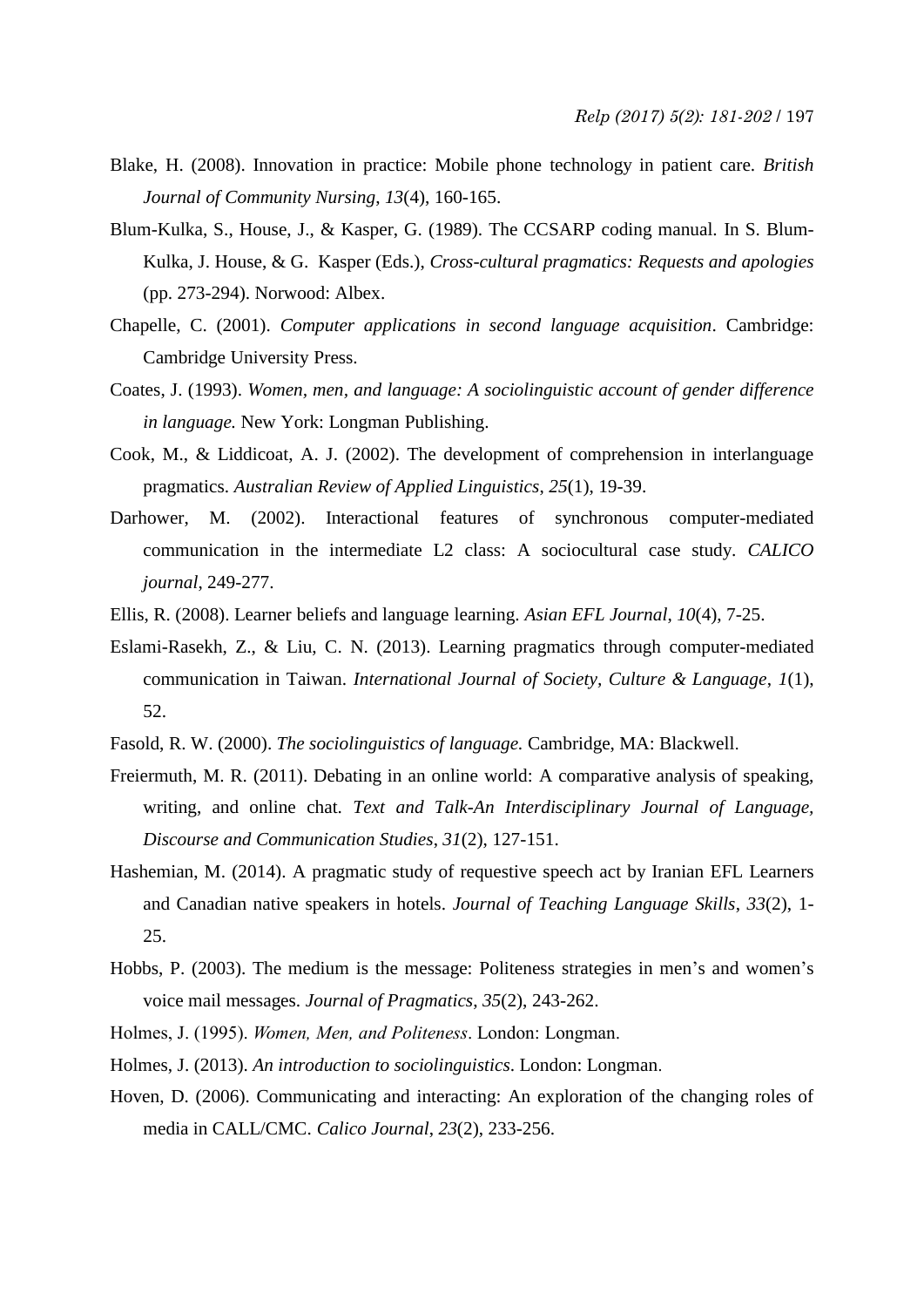- Huang, A. H., Yen, D. C., & Zhang, X. (2008). Exploring the potential effects of emoticons. *Information and Management*, *45*(7), 466-473.
- Hung, Y. W., & Higgins, S. (2016). Learners' use of communication strategies in text-based and video-based synchronous computer-mediated communication environments: Opportunities for language learning. *Computer-Assisted Language Learning*, *29*(5), 901- 924.
- Hymes, D. (1974). Ways of speaking. *Explorations in the Ethnography of Speaking*, *1*, 433- 451.
- Kasper, G., & Rose, K. R. (2002). *Pragmatic development in a second language.* Oxford: Blackwell.
- Kern, R. G. (1995). Restructuring classroom interaction with networked computers: Effects on quantity and characteristics of language production. *The Modern Language Journal*, *79*(4), 457-476.
- Lee, L. (2002). Synchronous online exchanges: A study of modification devices on nonnative discourse. *System, 30*, 275-288.
- Lenhart, A., & Madden, M. (2007). Social networking websites and teens. Retrieved April 8, 2016, from the World Wide Web: http://www.pewinternet.org
- Lorenzo-Dus, N., & Bou-Franch, P. (2003). *Gender and politeness: Spanish and British undergraduates' perceptions of appropriate requests.* Retrieved August 29, 2016, from the World Wide Web: http://www.uv.es/boup/PDF/Requests.pdf
- Madden, M., & Fox, S. (2006). Riding the waves of Web 2.0. *Pew Internet and American Life Project*. Retrieved October 6, 2016, from the World Wide Web: http://www.pewinternet.org/PPF/r/189/
- Maloney, E. (2007). What Web 2.0 can teach us about learning. *Chronicle of Higher Education*, *53*(18), B26.
- Martinez, F. M. (2009). Occasional phraseological synonymy. *International Journal of English Studies*, *6*(1), 131-158.
- Mills, S. (2003). *Gender and politeness*. Cambridge: Cambridge University Press.
- Mills, S. (2004). Class, gender, and politeness. *Multilingual*, *23*(1-2), 171-190.
- Mirzaei, A., Hashemian, M., & Khoramshekouh, A. (2016). L2 Learners' Enhanced Pragmatic Comprehension of Implicatures via Computer-Mediated Communication and Social Media Networks. *Iranian Journal of Applied Linguistics*, *19*(1), 141-180.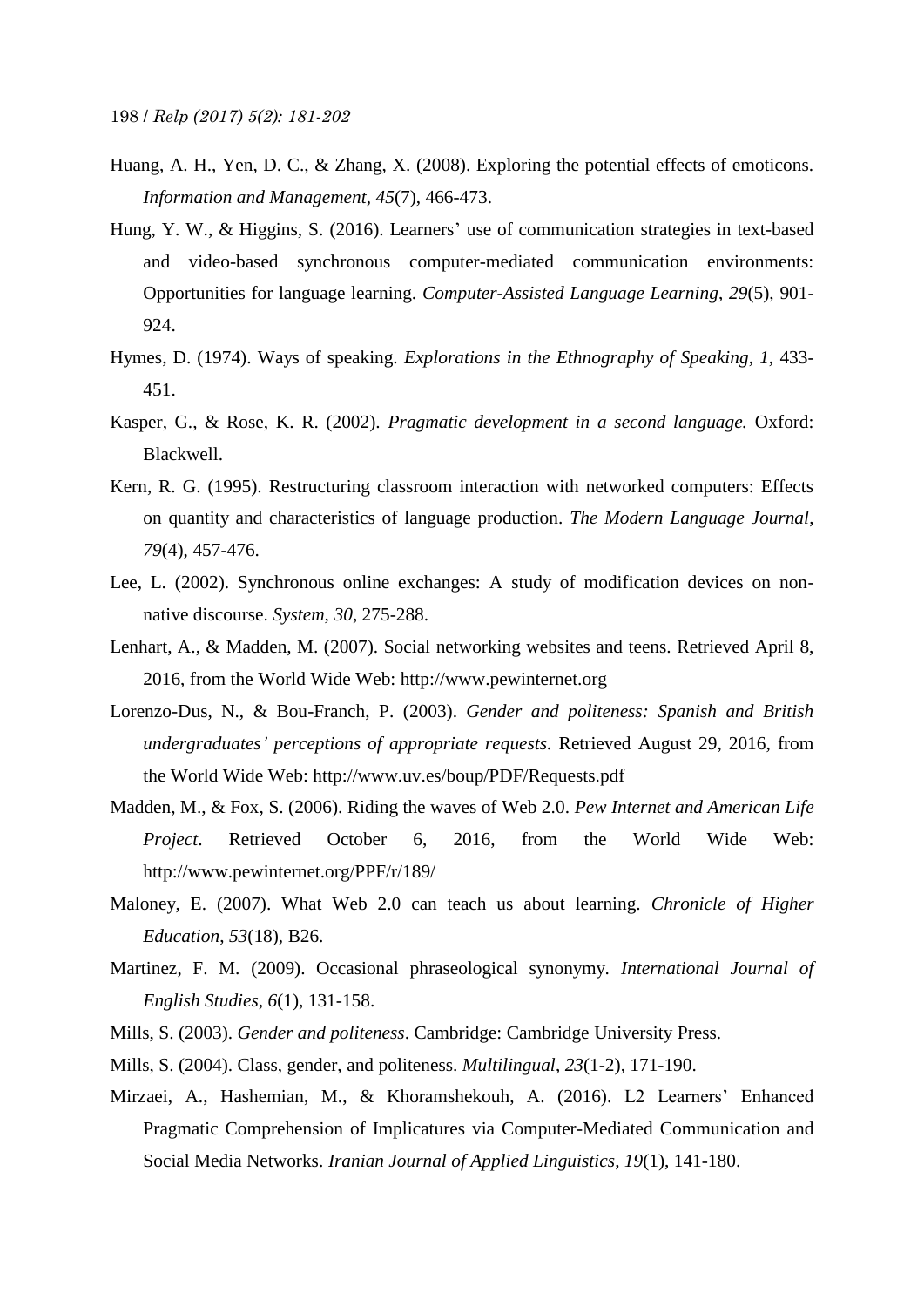- Lin, W. C., Huang, H. T., & Liou, H. C. (2013). The effects of text-based SCMC on SLA: A meta-analysis. *Language Learning and Technology*, *17*(2), 123-142.
- Nguyen, T. T. M. (2008). Modifying L2 criticisms: How learners do it? *Journal of Pragmatics, 40,* 768-791.
- Nodoushan, M. A. S. (2008). Persian requests: Redress of face through indirectness. *International Journal of Language Studies*, *2*(3), 257-280.
- Norton, B. (2000). *Identity and language learning: Gender, ethnicity, and educational change*. London: Longman.
- [Oxford University Press](https://www.google.com/search?tbo=p&tbm=bks&q=inauthor:%22Oxford+University+Press%22&source=gbs_metadata_r&cad=2) & Cambridge Local Examinations Syndicate. (2004). *Oxford quick placement test.* Oxford: Oxford University Press.
- Parvaresh, H. R., Bidaki, T., & Farahani, A. A. K. (2014). Refusal strategies of Iranian EFL learners: The role of sex, age, education levels, and politeness. *International Journal of Education and Applied Sciences*, *1*(3), 121-128.
- Payne, J. S., & Whitney, P. J. (2002). Developing L2 oral proficiency through synchronous CMC: Output, working memory, and interlanguage development. *Calico Journal*, *20*(1), 7-32.
- Pishghadam, R., & Sharafadini, M. (2011). Delving into speech act of suggestion: A case of Iranian EFL learners. *International Journal of Business and Social Science, 2*(16), *152- 160.*
- Rassaei, E. (2017). Video chat vs. face-to-face recasts, learners' interpretations and L2 development: A case of Persian EFL learners. *Computer-Assisted Language Learning*, *30*(1-2)133-148.
- Rezai, A. A., & Zafari, N. (2010). The Impact of synchronous computer-mediated communication (S-CMC) on the oral proficiency of Iranian EFL Learners. *Iranian Journal of Applied Linguistics, 13*(2), 101-119.
- Rhem, J. (2000). Deep surfaces approaches to learning. *National Teaching and Learning Forum, 5*(1), 1-5.
- Rose, K. (2000). An exploratory cross-sectional study of interlanguage pragmatic development. *Studies in Second Language Acquisition, 22,* 27-67.
- Sacks, H., Schegloff, E. A., & Jefferson, G. (1974). A simplest systematics for the organization of turn-taking for conversation. *Language, 50*(4), 696-735.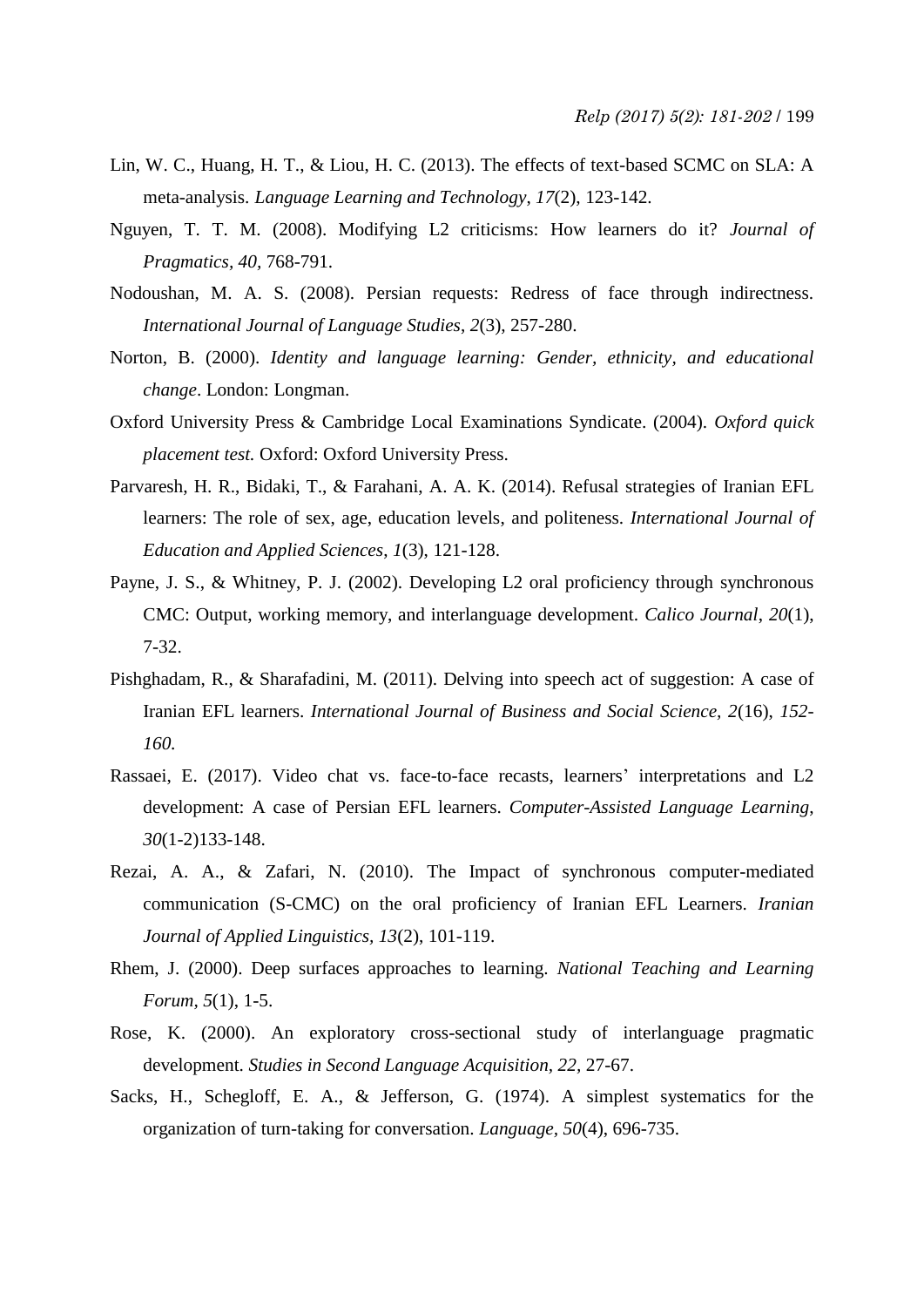- Saidi, M., & Khosravi, M. (2015). EFL learners' perceptions of (im)politeness: The possible gender differences. *International Journal of Language and Applied Linguistics*, *1*(1), 1- 11.
- Saito, J. (2010). Managing confrontational situations: Japanese male superiors' interactional styles in directive discourse in the workplace. *Journal of Pragmatics*, *43*(6), 1689-1706.
- Smith, B. (2003). Computer-mediated negotiated interaction: An expanded model. *The Modern Language Journal*, *87*(1), 38-57.
- Sykes, J. (2005). Synchronous CMC and pragmatic development: effects of oral and written chat. *CALICO Journal, 22*(3), 399-432.
- Speer, S. A. (2002). Natural and contrived data: A sustainable distinction. *Discourse Studies*, *4*(4), 511-525.
- Taguchi, N. (2006). Analysis of appropriateness in a speech act of request in L2 English. *Pragmatics, 16*(4), 513-533.
- Tarone, E. (2000). Frequency effects, noticing, and creativity. *Studies in Second Language Acquisition*, *24*(2), 287-296.
- van der Zwaard, R., & Bannink, A. (2014). Video call or chat? Negotiation of meaning and issues of face in telecollaboration. *System, 44*(1), 137-148.
- Wardhaugh, R. (2000). *An introduction to sociolinguistics*. Cambridge: Cambridge University Press
- Williams, J. (2012). The potential role(s) of writing in second language development. *Journal of Second Language Writing*, *21*(4), 321-331.
- Xiao, F. (2015). Proficiency effect on L2 pragmatic competence. *Studies in Second Language Learning and Teaching*, *5*(4), 557-581.
- Xu, W., Case, R. E., & Wang, Y. (2009). Pragmatic and grammatical competence, length of residence, and overall L2 proficiency. *System, 37,* 205-216.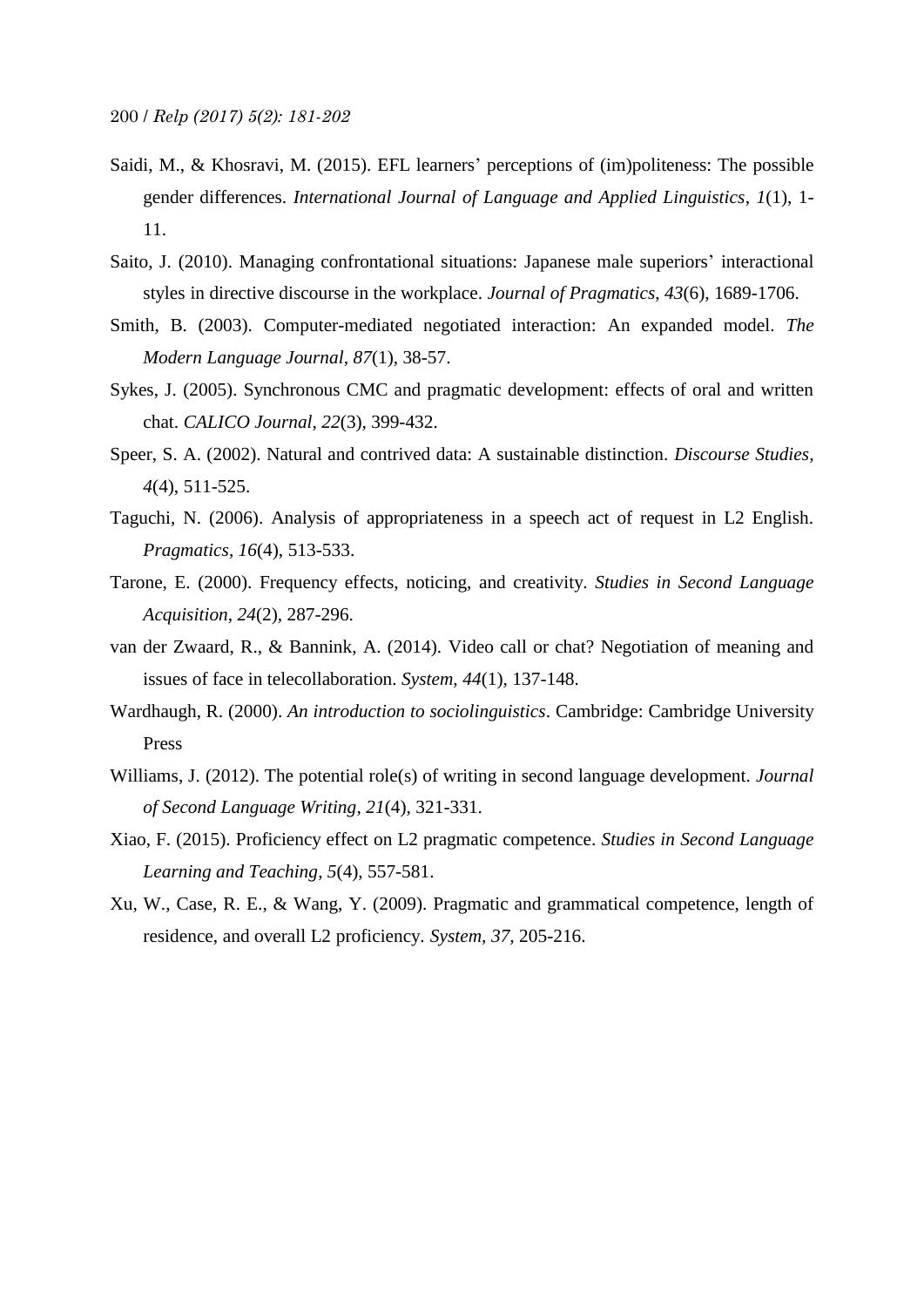## **Appendixes**

## **Appendix A**

- (1) Name (Last, First).
- (2) What is your age?
- (3) Please specify your ethnicity.
	- a) Persian b) Others
- (4) Please specify your gender
	- a) Female b) Male
- (5) Please specify your first language.
- (6) Please specify the list of languages you can speak.
- (7) What is the highest degree or level of school you have completed?
- (8) Have you ever been/lived in an English-speaking country?

a) Yes b) No

- (10) Do you know how to use Telegram?
	- a) Yes b) No

# **Appendix B**

- 1. Suppose are a university student. You need to get a book to finish your assignment. There is only one person you know who has the book you need, one of your lectures. How do you ask your lecture for the book by chat?
- 2. Suppose your lecture uses PowerPoint for teaching writing. You were not able to request for the PowerPoint in person. How would you ask him through chat?
- 3. Suppose are studying at home about *past tense* and you have not understood a part of it. You want to text your teacher through chat. How do you ask for explanations about the structure of this tense by chat?
- 4. Suppose you have been sick for a week and you term project due is tomorrow. How would you ask your instructor for an extension through chat?
- 5. Suppose you have got 14 on your reading test and you are sure that your score must have been higher. You are not able to meet your lecturer in person. How would ask your teacher through chat to ask him to check your exam again?